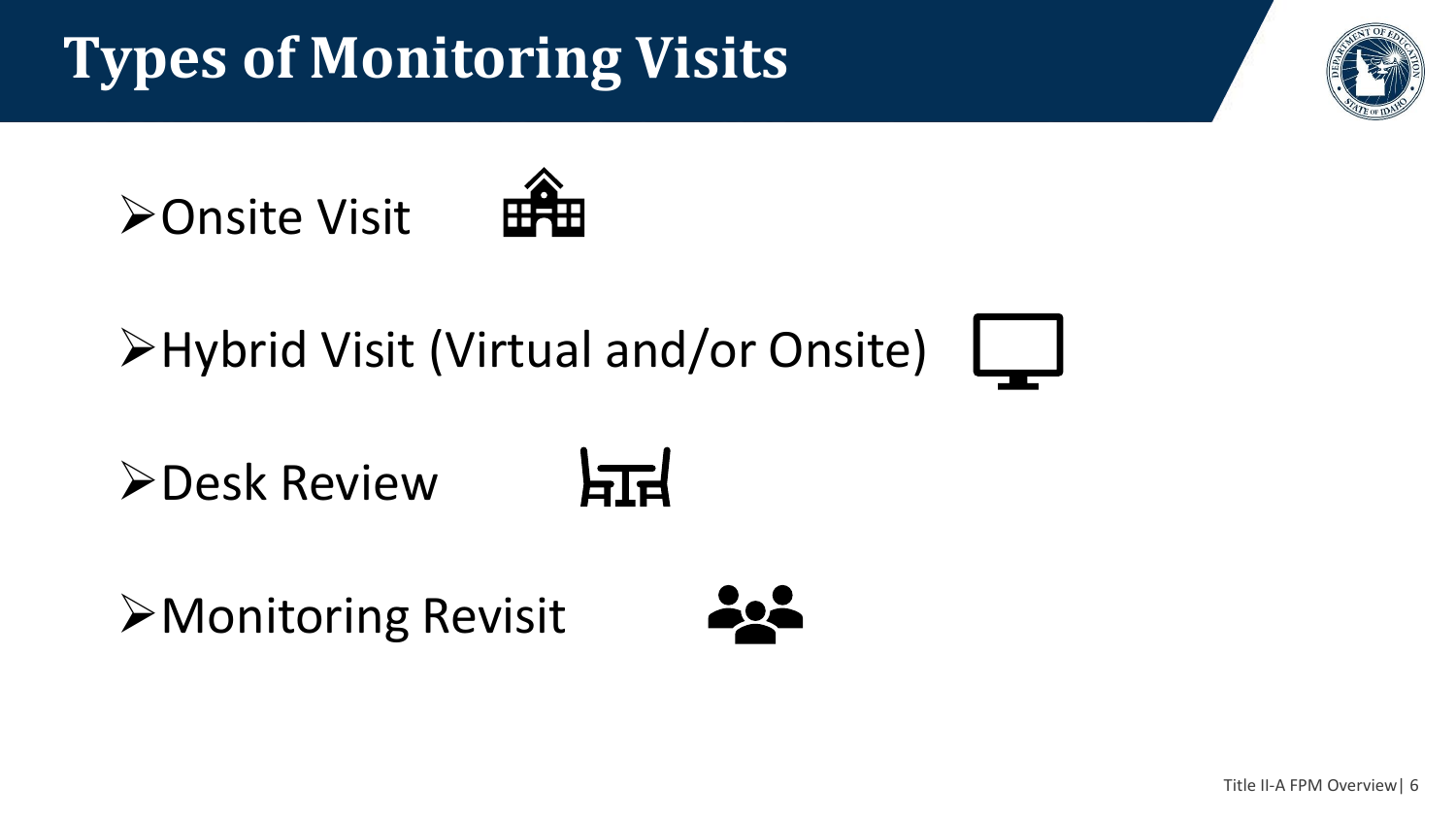## **Types of Monitoring – Onsite Visit**



- ➢Uploading of documents by the LEA and review of documents/evidence by SDE Coordinators and/or Contract Reviewers (prior to the visit)
- ➢District Interviews
	- ➢Federal Programs Directors (I-A, I-C, I-D, II-A, III-A, IV-A, & V-B programs, as applicable)
	- ➢McKinney-Vento Liaison (IX-A program)
	- ➢Business Manager (all Federal Programs)
- ➢School Interviews
	- $\triangleright$  Principal or head administrator
	- ➢Teachers
	- $\triangleright$  Paraprofessionals, as applicable
	- ➢Parents
	- $\triangleright$  Students, as applicable
- ➢Classroom visits
	- ➢Core instruction
	- $\triangleright$  Supplemental Instruction
- ➢Entrance & Exit Conference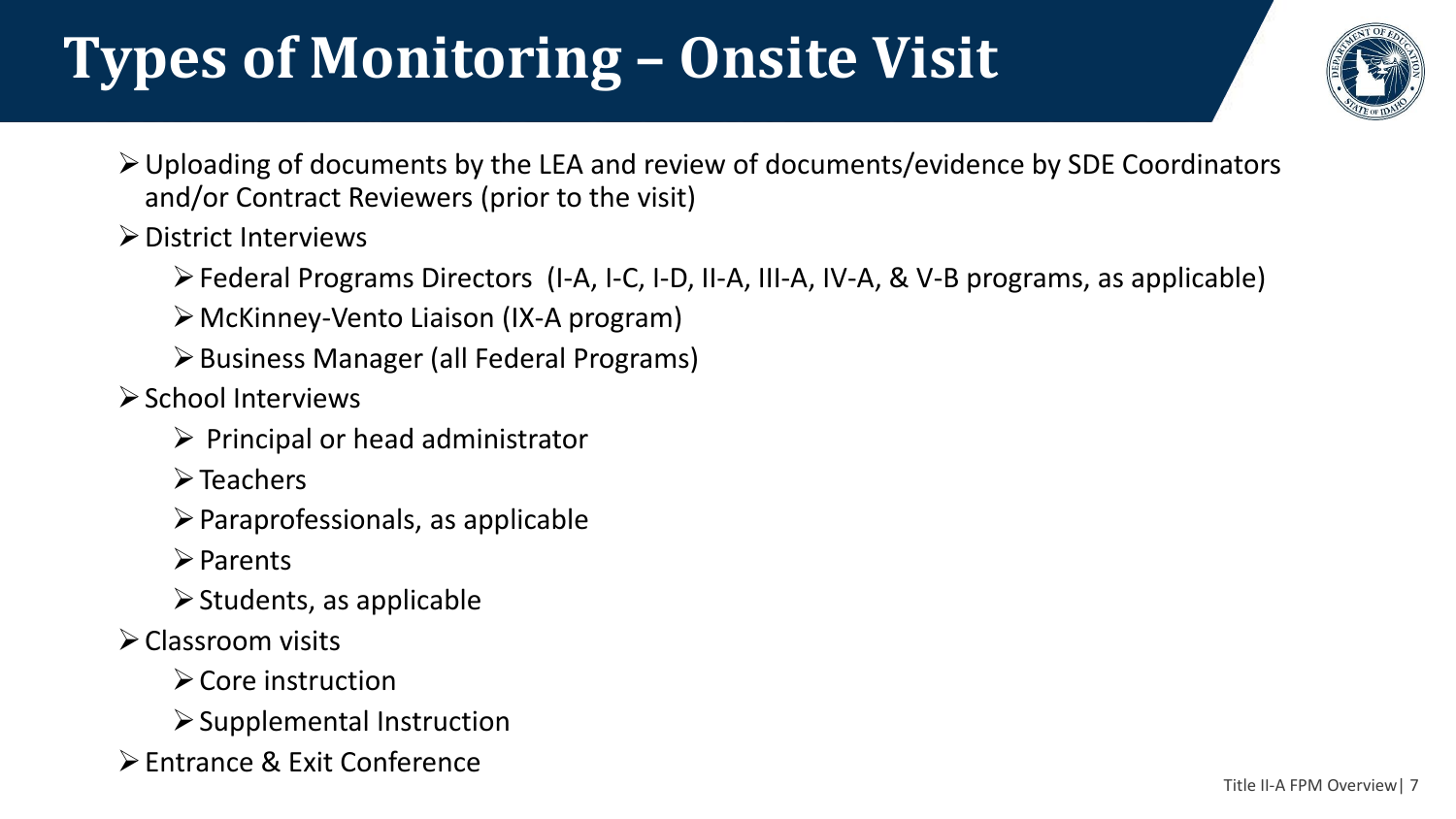#### **Types of Monitoring- Hybrid Visit (Virtual, with option of onsite components)**



- ➢Uploading of documents by the LEA and review of documents/evidence by SDE Coordinators and/or Contract Reviewers (prior to the visit)
- ➢District Interviews
	- ➢Federal Programs Directors (I-A, I-C, I-D, II-A, III-A, IV-A, & V-B programs, as applicable)
	- ➢McKinney-Vento Liaison (IX-A program)
	- ➢Business Manager (all Federal Programs)
- ➢School Interviews
	- $\triangleright$  Principal or head administrator
	- ➢Teachers
	- $\triangleright$  Paraprofessionals, as applicable
	- ➢Parents
	- $\triangleright$  Students, as applicable
- ➢Classroom visits
	- ➢Core instruction
	- ➢Supplemental Instruction
- ➢Entrance & Exit Conference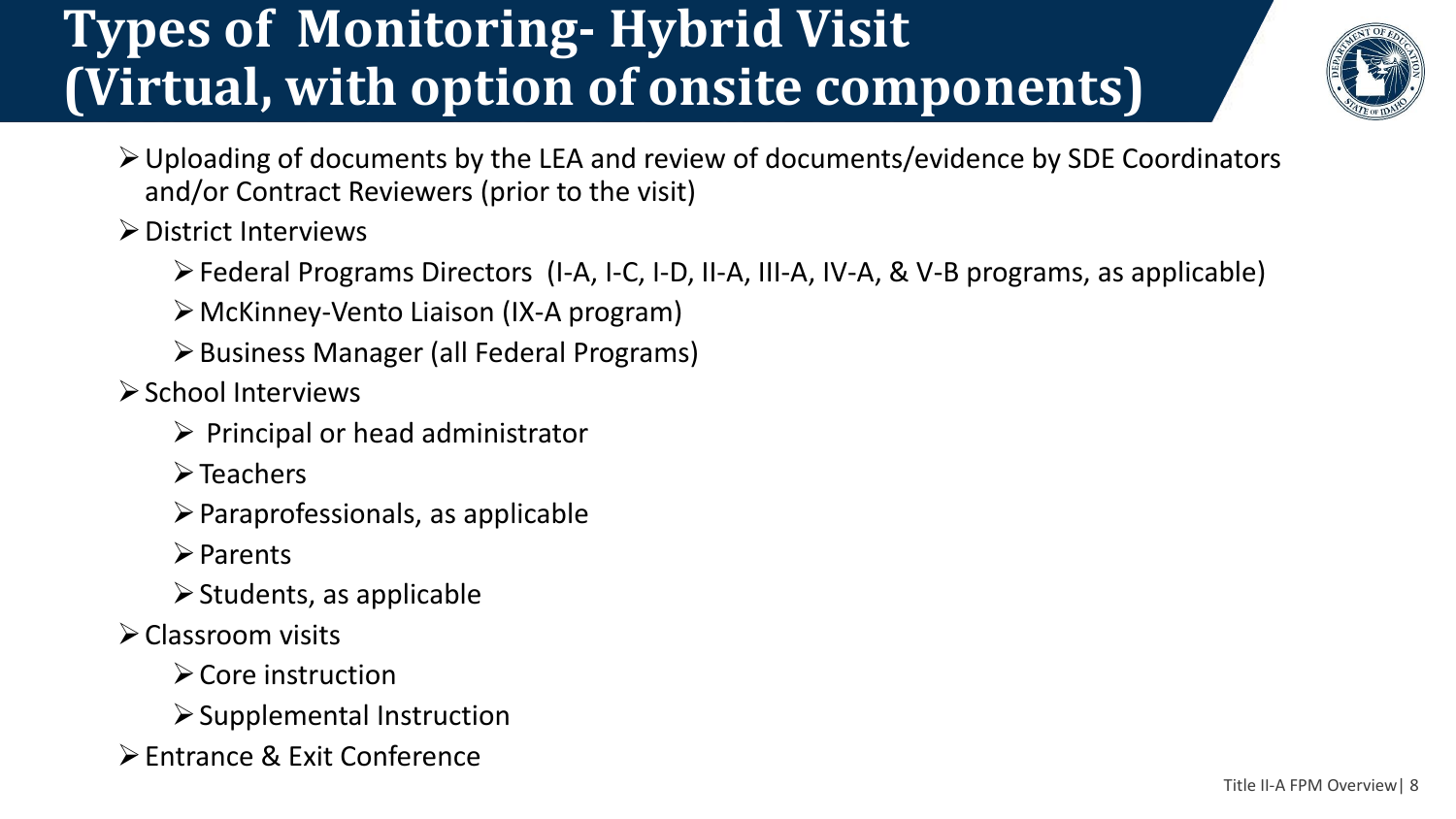## **Types of Monitoring- Desk Review**



➢Uploading of documents by the LEA and review of documents/evidence by SDE Coordinators and/or Contract Reviewers (prior to the monitoring)

➢Communication with LEA, as needed ➢Federal Programs Directors (I-A, I-C, I-D, II-A, III-A, IV-A, & V-B programs, as applicable and as needed) ➢McKinney-Vento Liaison (IX-A program) ➢Business Manager (all Federal Programs)

#### ➢Exit Conference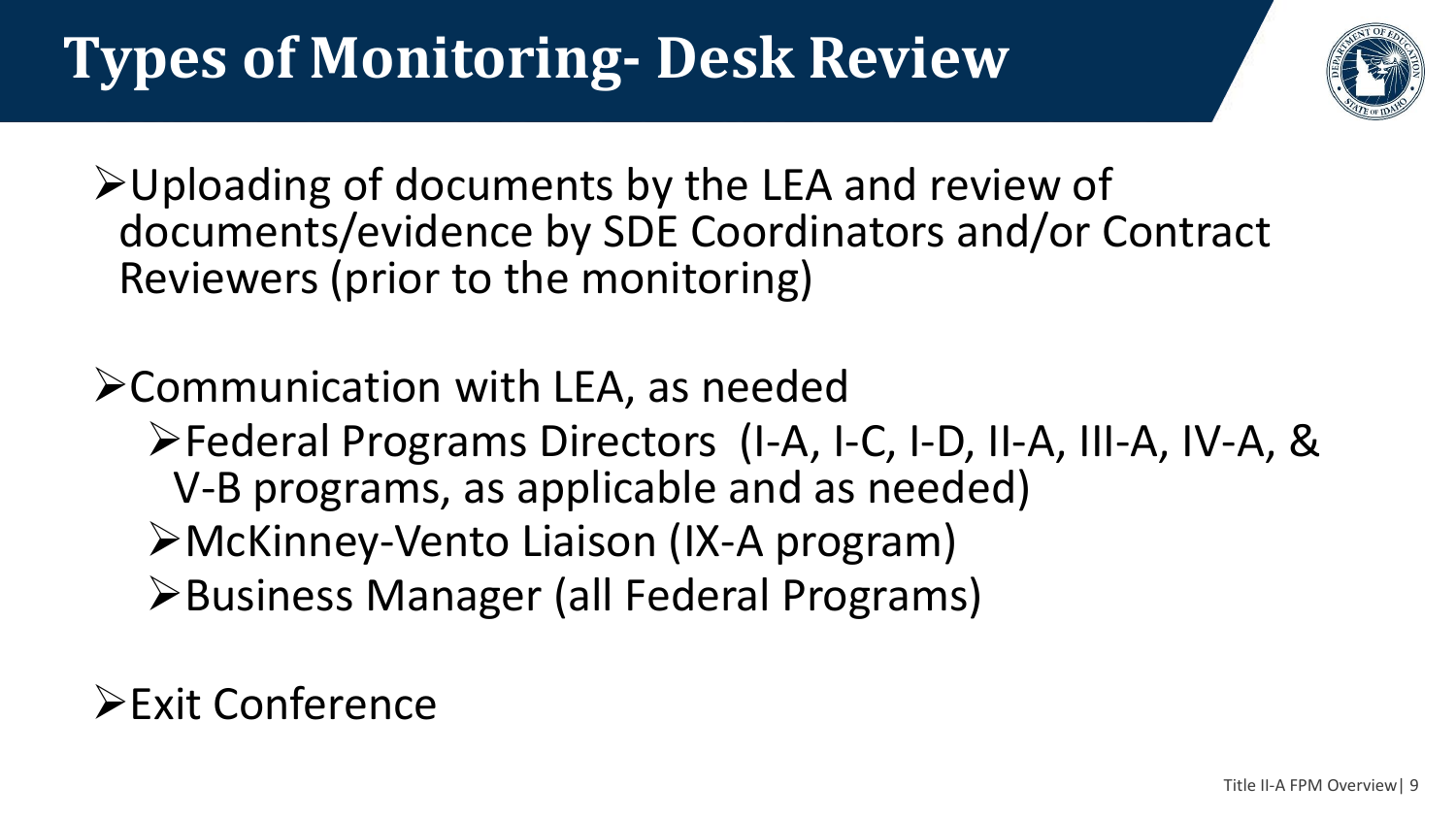## **Types of Monitoring- Revisit**



➢Uploading of documents by the LEA and review of documents/evidence by SDE Coordinators and/or Contract Reviewers (prior to the visit)

May include any or all of the following onsite (or virtual):

➢District Interviews

- ➢Federal Programs Directors (I-A, I-C, I-D, II-A, III-A, IV-A, & V-B programs, as applicable)
- ➢McKinney-Vento Liaison (IX-A program)
- ➢Business Manager (all Federal Programs)

➢School Interviews

- $\triangleright$  Principal or head administrator
- ➢Teachers
- $\triangleright$  Paraprofessionals, as applicable
- ➢Parents
- $\triangleright$  Students, as applicable
- ➢Classroom visits
	- ➢Core instruction
	- ➢Supplemental Instruction
- ➢Entrance & Exit Conference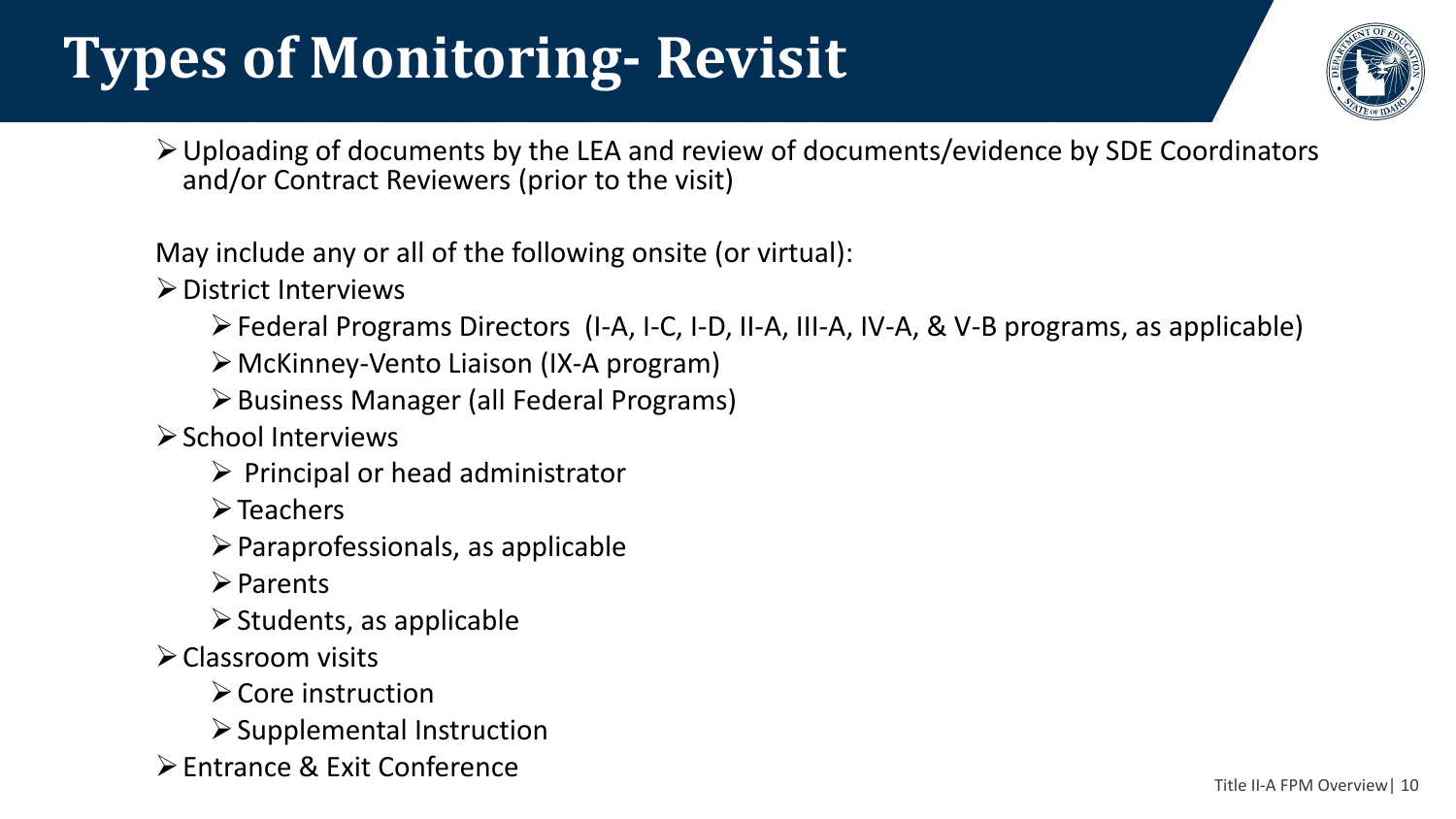## **Federal Programs Monitoring Tool**



➢Section 1: Student Identification

➢Section 2: Program Needs Assessment, Services & Evaluation

- ➢Section 3: Family & Community Engagement
- ➢Section 4: School Improvement

➢Section 5: Qualifications- Teachers & Paraprofessionals

➢Section 6: Fiscal Accountability

➢Section 7: Directory Information

➢Section 8: Report Card Reporting

➢Section 9: Equitable Services to Private Schools

➢Section 10: Neglected, Delinquent, or At-Risk

➢Section 11: McKinney-Vento Subgrant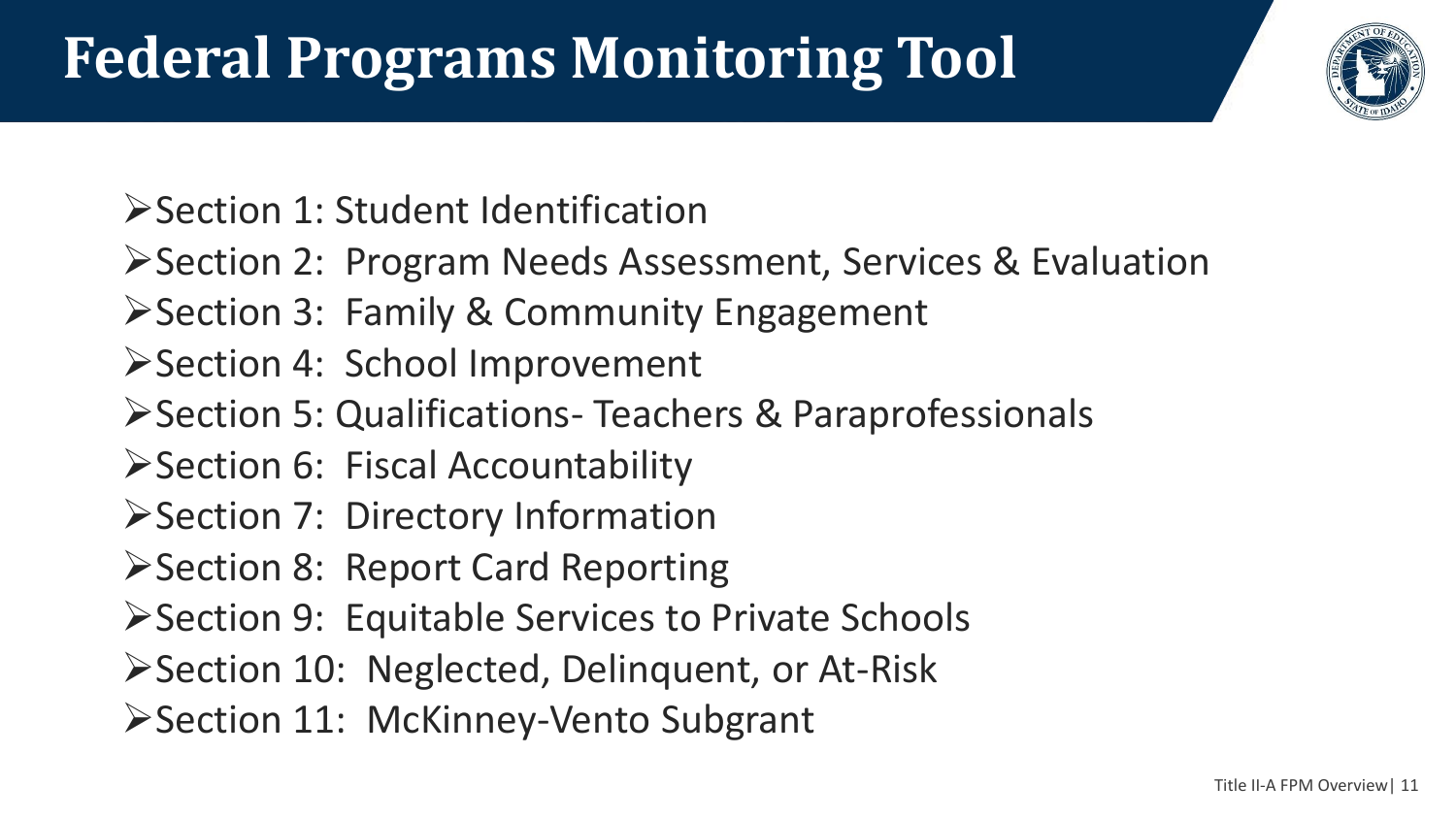

- ➢PROG 5- Professional Development Activities
- ➢PROG 6- Professional Growth and Improvement
- ➢PROG 7- Prioritizing Funds
- ➢PROG 8- Use of Data
- ➢PROG 9- Consultation and Coordination
- ➢PROG 10- Allowable Activities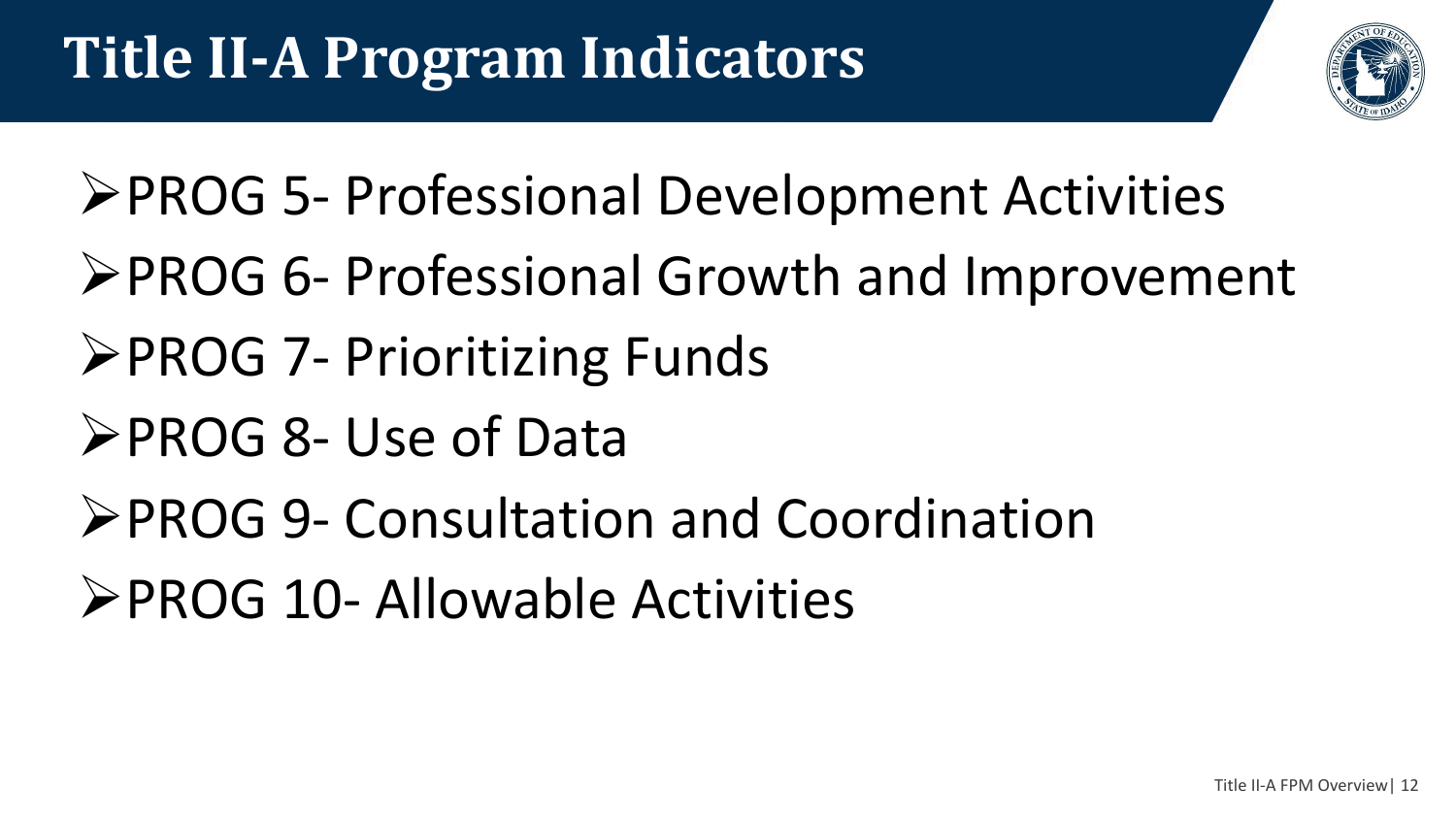#### **Title II-A Program 5 Indicator**



| Indicator/<br><b>Programs</b> | <b>Citation</b>                                                                                                                                                                                                                                                                                         | <b>Supporting Documents and Resources</b>                                                                                                                                          |
|-------------------------------|---------------------------------------------------------------------------------------------------------------------------------------------------------------------------------------------------------------------------------------------------------------------------------------------------------|------------------------------------------------------------------------------------------------------------------------------------------------------------------------------------|
| PROG 5<br>$II-A$              | <b>Title II-A Professional</b><br><b>Development Activities</b><br>Description of the activities to be<br>carried out by the local educational<br>agency under this section and how<br>these activities will be aligned with<br>challenging State academic<br>standards.<br>ESSA Section 2102 (b)(2)(A) | •LEA and/or school level professional<br>development calendars for the current<br>school year.<br><b>Additional evidence:</b><br>•CFSGA (Activities Tab)<br>·Interview (as needed) |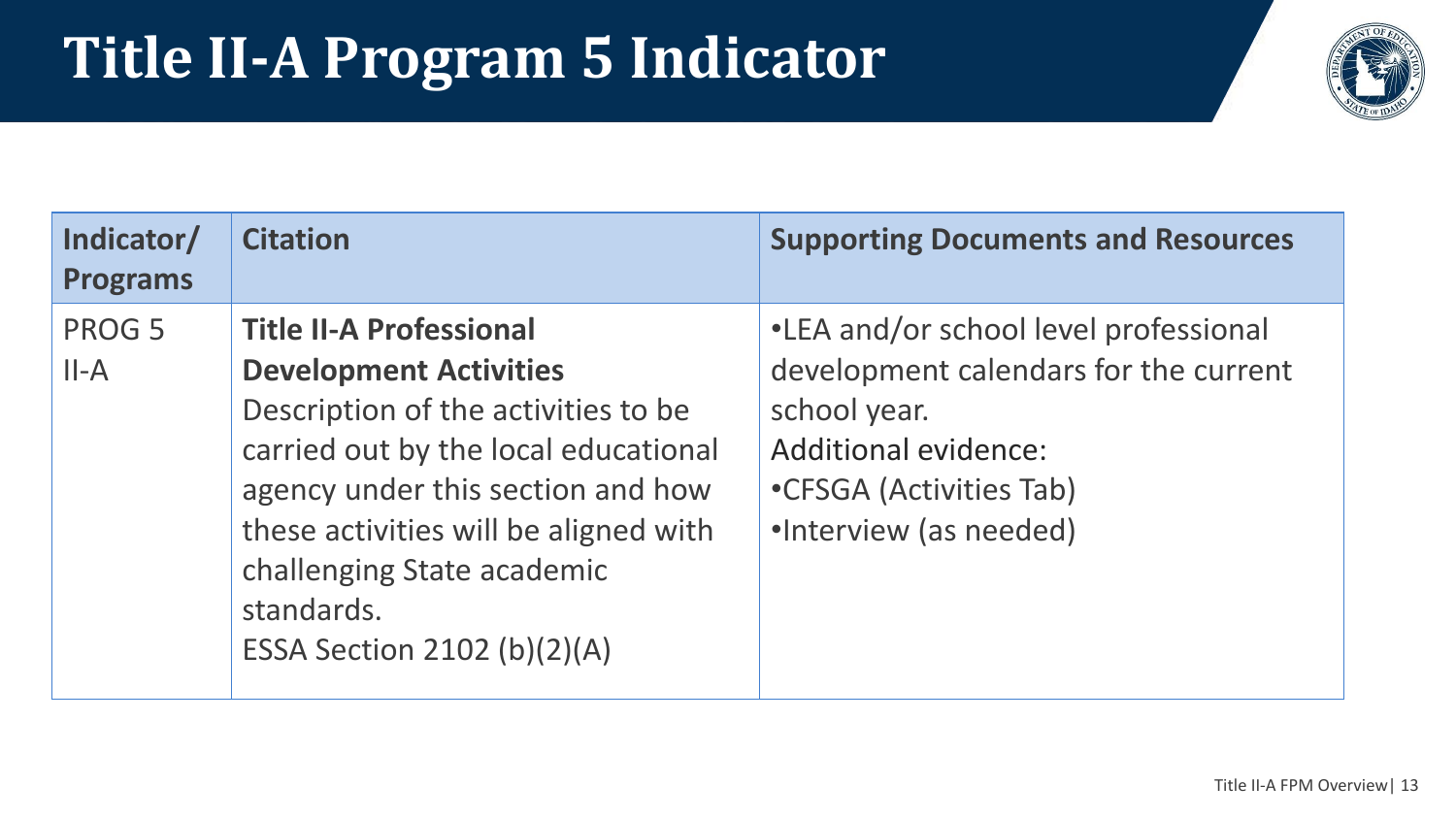#### **Title II-A CFSGA Activity Description**



Description of the activities to be carried out by the Local Education Agency (LEA) under this section and how these activities will be aligned with challenging State academic standards. (2102(b)(2)(A)

|          | <b>Activity Description</b> | Description of how the activity is expected to<br>improve student academic achievement<br>(measurable objectives). | What evidence level of criteria<br>does this strategy meet? | <b>Delete</b><br><b>Activity</b> |
|----------|-----------------------------|--------------------------------------------------------------------------------------------------------------------|-------------------------------------------------------------|----------------------------------|
| Activity |                             |                                                                                                                    | --Select evidence level-- Y                                 |                                  |
|          | المنطق والمعاصم الماليات    |                                                                                                                    |                                                             |                                  |

Add Activity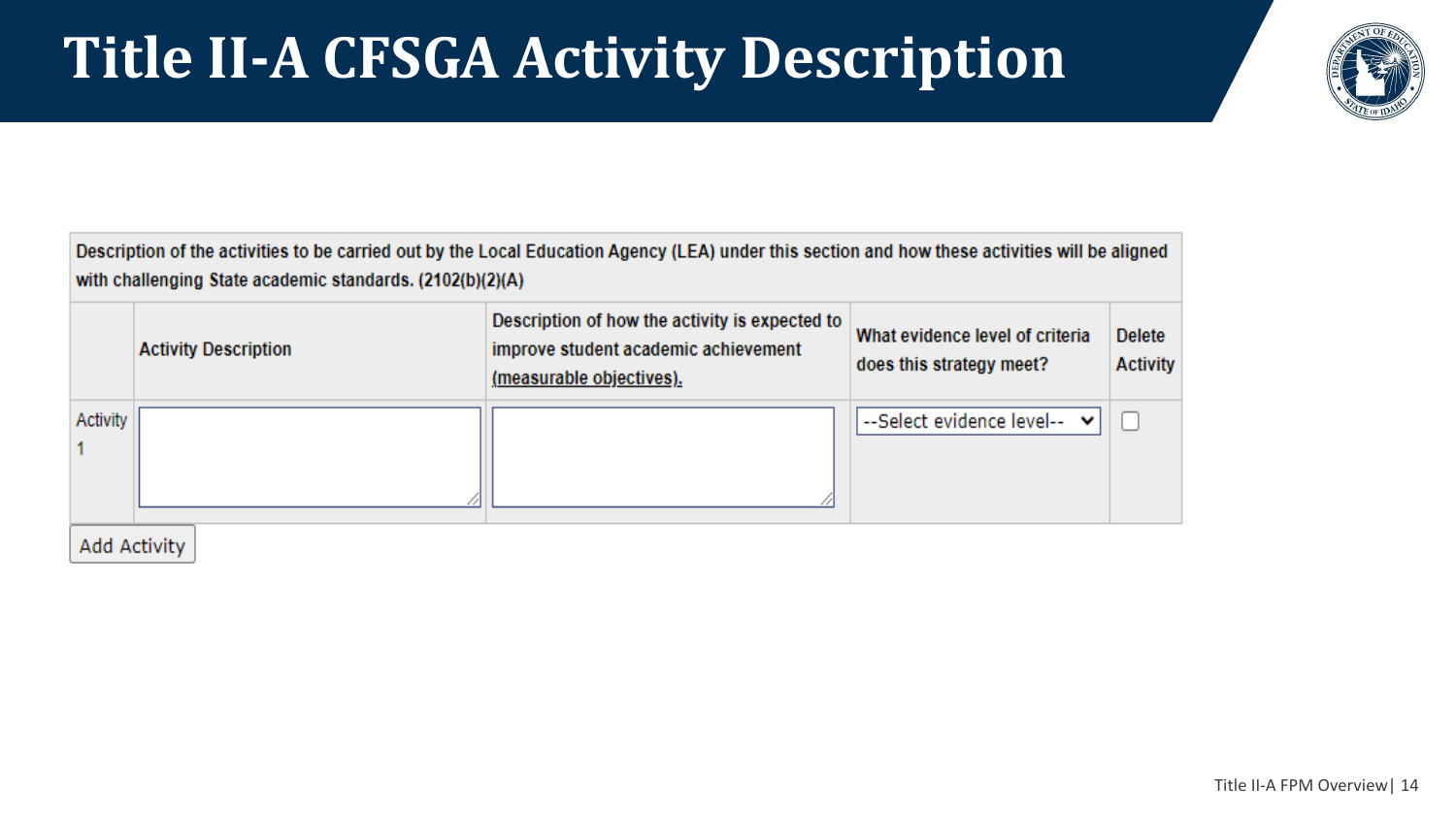#### **Title II-A Program 6 Indicator**



| Indicator/<br><b>Programs</b> | <b>Citation</b>                                                                                                                                                                                                                                                                                                                                                                                          | <b>Supporting Documents and Resources</b>                                                                                                                                                                                           |
|-------------------------------|----------------------------------------------------------------------------------------------------------------------------------------------------------------------------------------------------------------------------------------------------------------------------------------------------------------------------------------------------------------------------------------------------------|-------------------------------------------------------------------------------------------------------------------------------------------------------------------------------------------------------------------------------------|
| PROG 6<br>$II-A$              | <b>Title II-A Professional Growth and</b><br>Improvement<br>Description of the local educational<br>agency's systems of professional<br>growth and improvement, such as<br>induction for teachers, principals, or<br>other school leaders and<br>opportunities for building the<br>capacity of teachers and<br>opportunities to develop meaningful<br>teacher leadership. ESSA Section<br>2102 (b)(2)(B) | • Description of or additional information<br>about LEA induction program or<br>leadership development opportunities,<br>as applicable.<br><b>Additional evidence:</b><br>•CFSGA (Program Description #1)<br>•Interview (as needed) |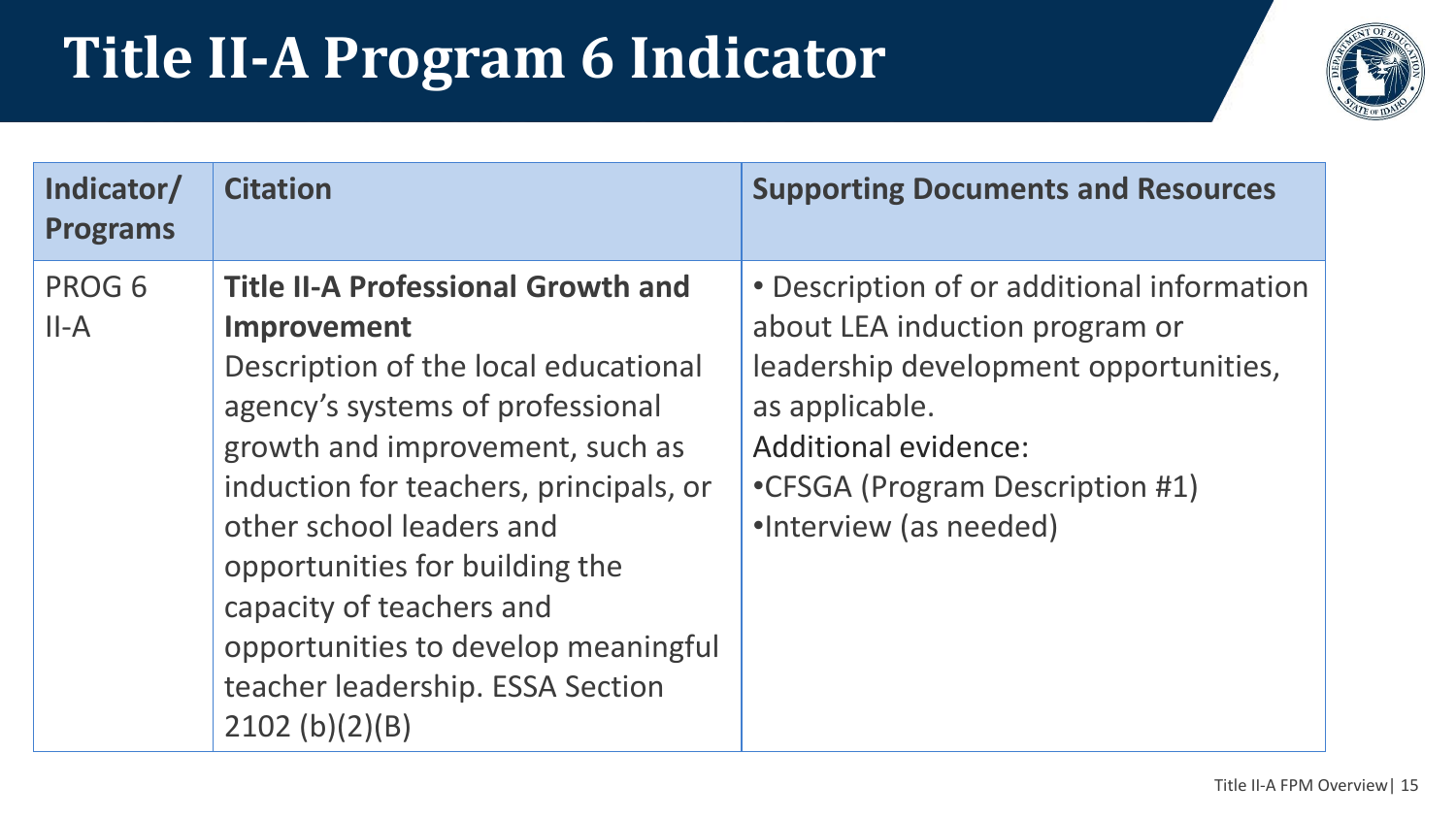#### **Title II-A CFSGA Program Description # 1**



1. Description of Local Education Agency's (LEA) system of professional growth and improvement (induction for teachers, principals, other school leaders for building teacher leadership)(2102(b)(2)(B)).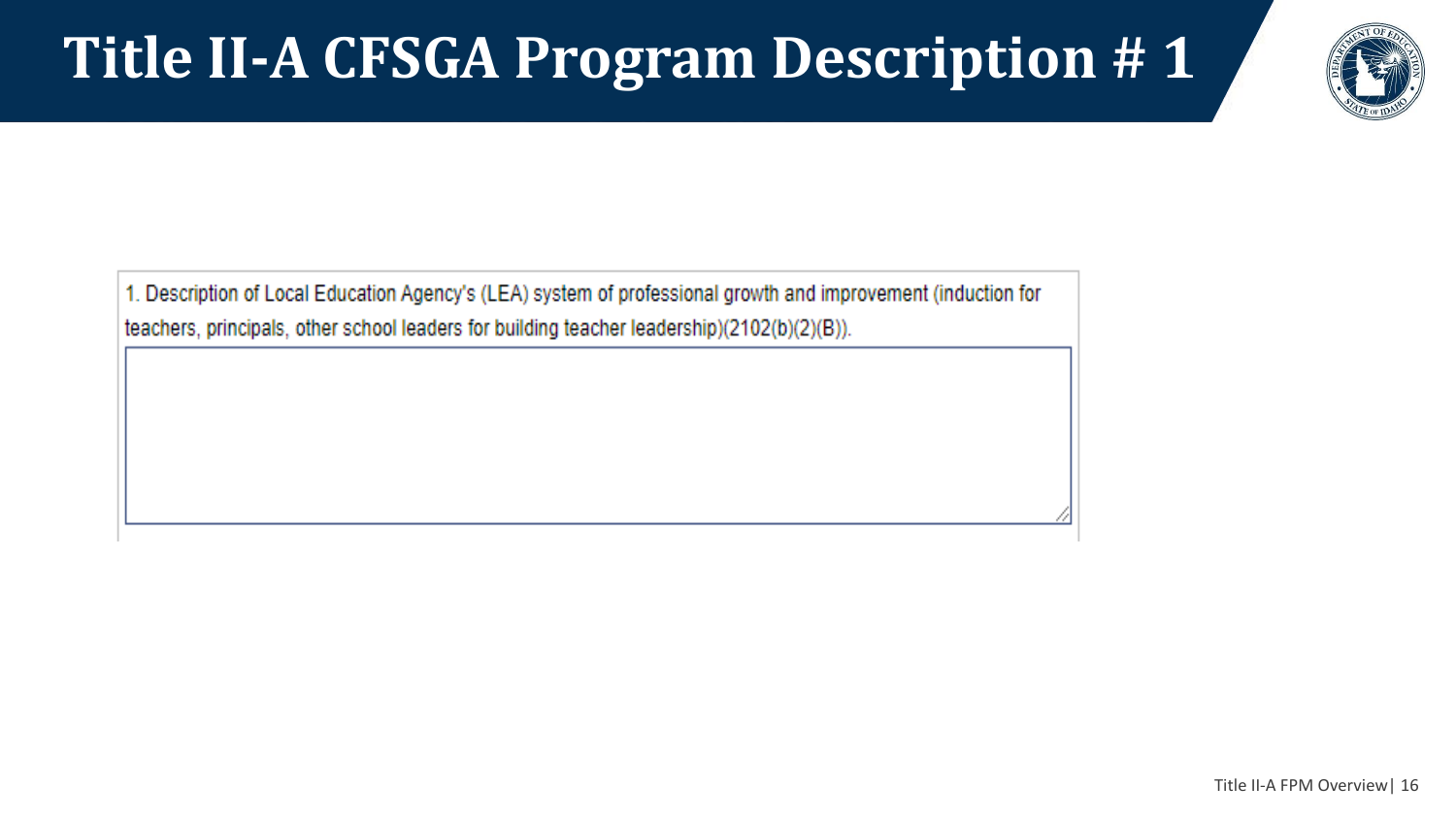## **Title II-A Program 7 Indicator**



| Indicator/<br><b>Programs</b> | <b>Citation</b>                                                                                                                                                                                                                                                                                                                                                                                                      | <b>Supporting Documents and Resources</b>                                                                                                                                                    |
|-------------------------------|----------------------------------------------------------------------------------------------------------------------------------------------------------------------------------------------------------------------------------------------------------------------------------------------------------------------------------------------------------------------------------------------------------------------|----------------------------------------------------------------------------------------------------------------------------------------------------------------------------------------------|
| PROG 7<br>$II-A$              | <b>Prioritizing Funds</b><br>Description of how the local<br>educational agency will prioritize<br>funds to schools served by the<br>agency that are implementing<br>comprehensive support and<br>improvement activities and targeted<br>support and improvement activities<br>under section 1111(d) and have the<br>highest percentage of children<br>counted under section 1124(c). ESSA<br>Section 2102 (b)(2)(C) | • List of schools in LEA, including any CSI,<br>TSI, and/or ATSI designations, as<br>applicable.<br><b>Additional evidence:</b><br>•CFSGA (Program Description #2)<br>•Interview (as needed) |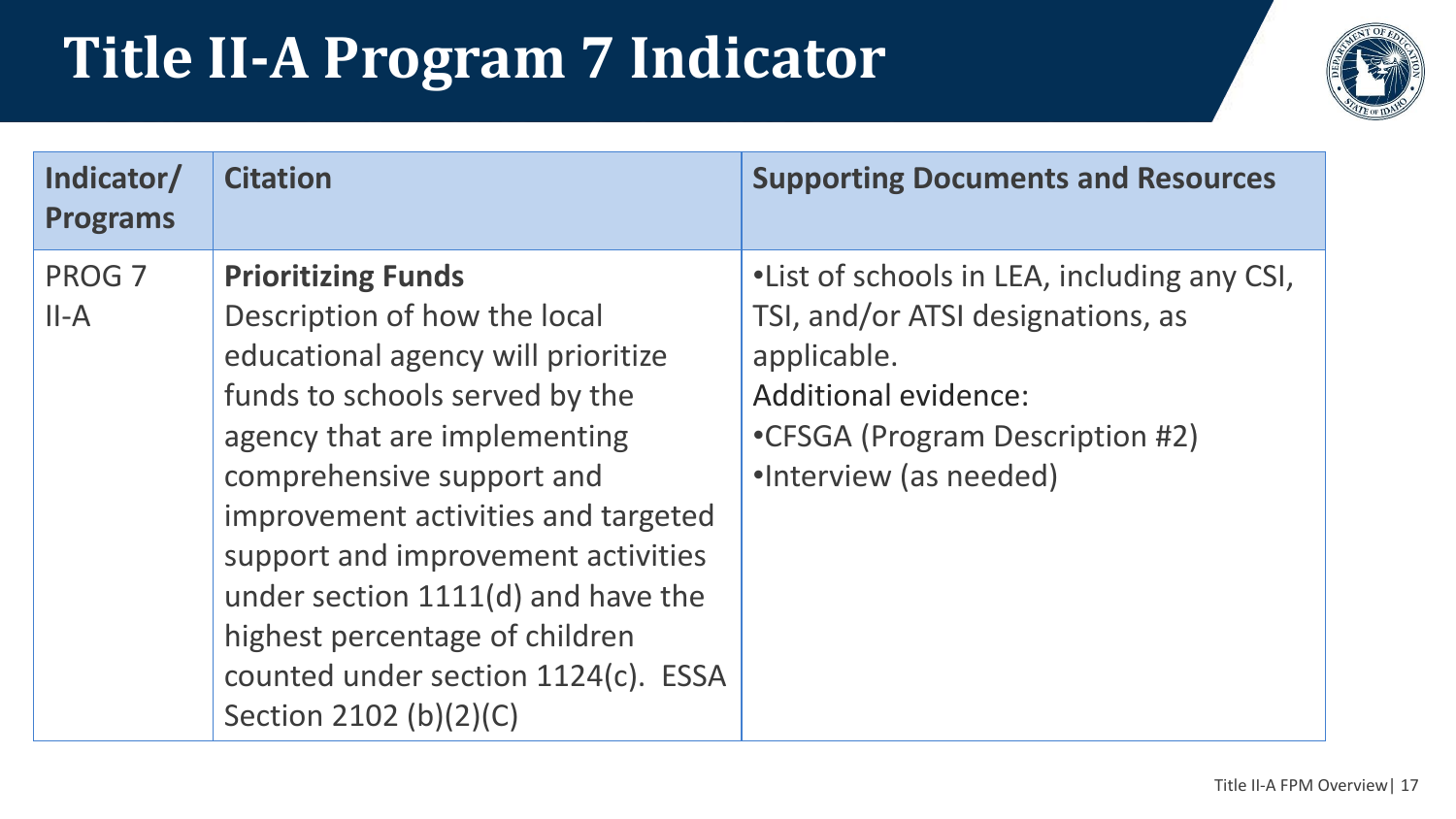#### **Title II-A CFSGA Program Description # 2**



2. Description of how Local Education Agency (LEA) will prioritize funds to schools implementing Comprehensive Support and Improvement and/or Targeted Support and Improvement activities. (2102(b)(2)(C)).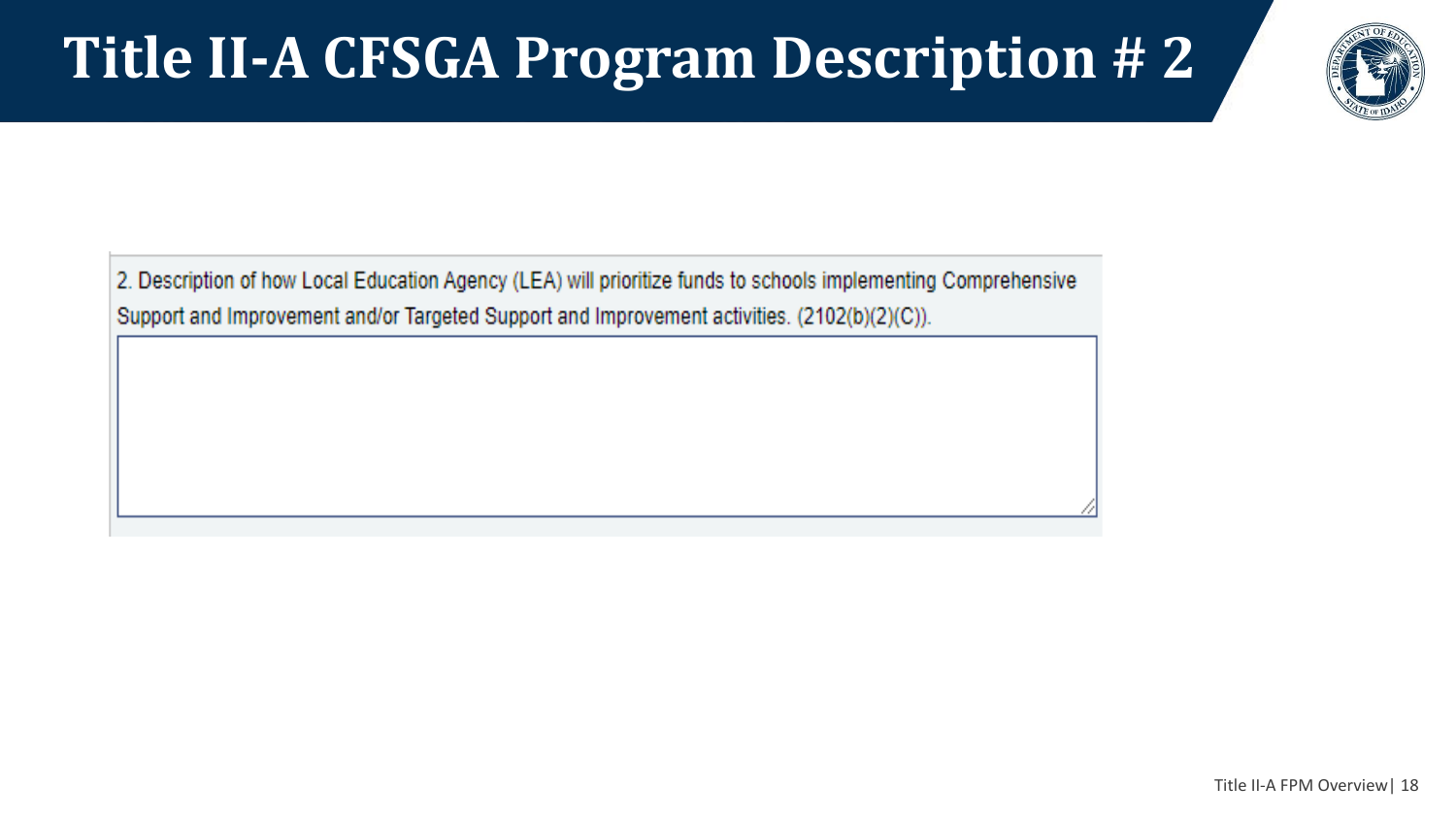#### **Title II-A Program 8 Indicator**



| Indicator/<br><b>Programs</b> | <b>Citation</b>                                                                                                                                                                                                                                                          | <b>Supporting Documents and Resources</b>                                                                                                                                                                                                                                                      |
|-------------------------------|--------------------------------------------------------------------------------------------------------------------------------------------------------------------------------------------------------------------------------------------------------------------------|------------------------------------------------------------------------------------------------------------------------------------------------------------------------------------------------------------------------------------------------------------------------------------------------|
| PROG 8<br>$II-A$              | <b>Title II-A Use of Data</b><br>Description of how the local<br>educational agency will use data and<br>ongoing consultation described in<br>paragraph (3) to continually update<br>and improve activities supported<br>under this part. ESSA Section 2102<br>(b)(2)(D) | •Examples of LEA and/or school level<br>collaboration, data meetings, etc.<br>documenting how the LEA/school uses<br>data and ongoing consultation to update<br>and improve Title II-A activities.<br><b>Additional evidence:</b><br>•CFSGA (Program Description #3)<br>·Interview (as needed) |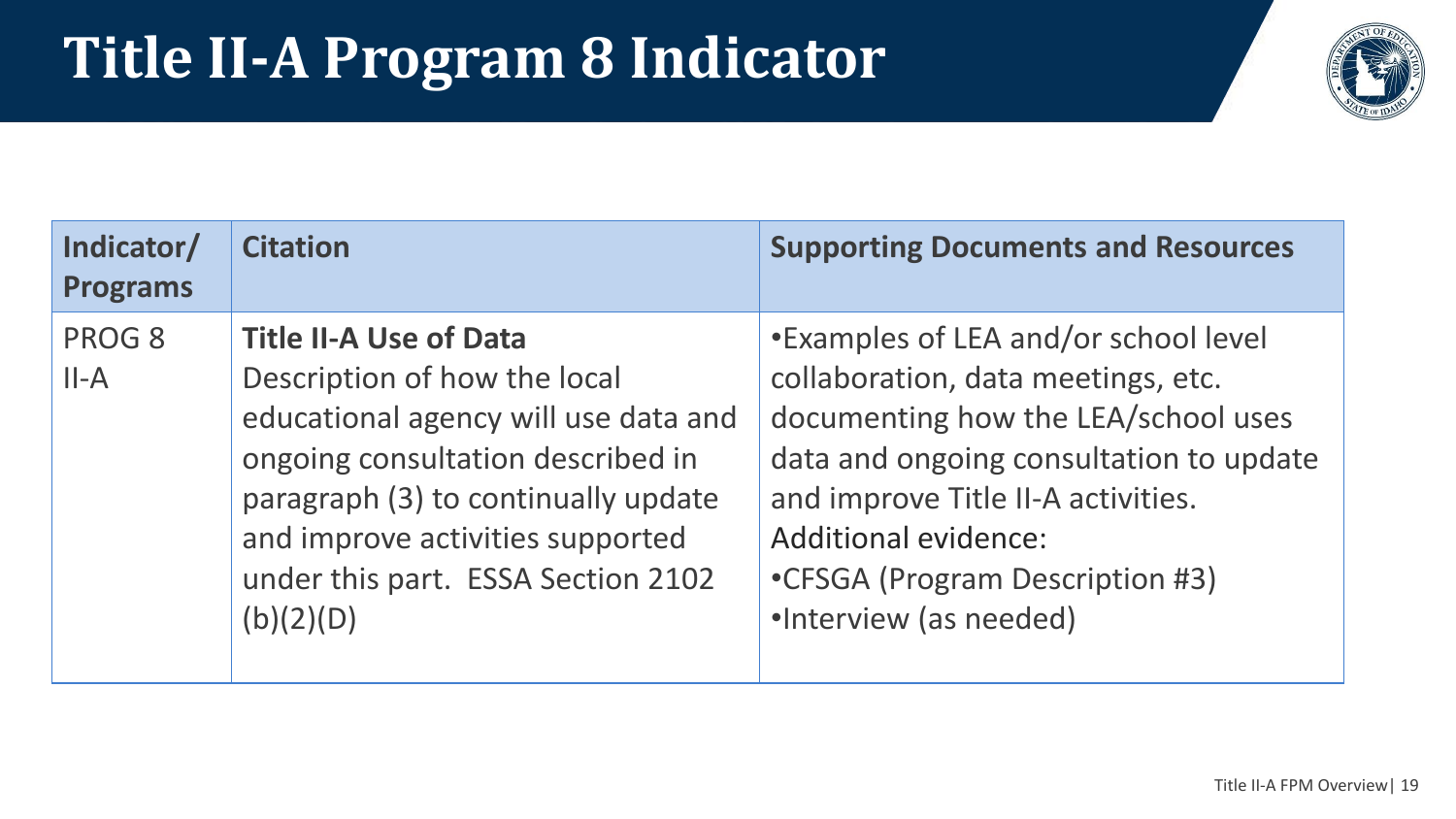#### **Title II-A CFSGA Program Description # 3**



3. Description of how LEA will use data and consultation to update and improve activities in this program (2102(b)  $(2)(D)).$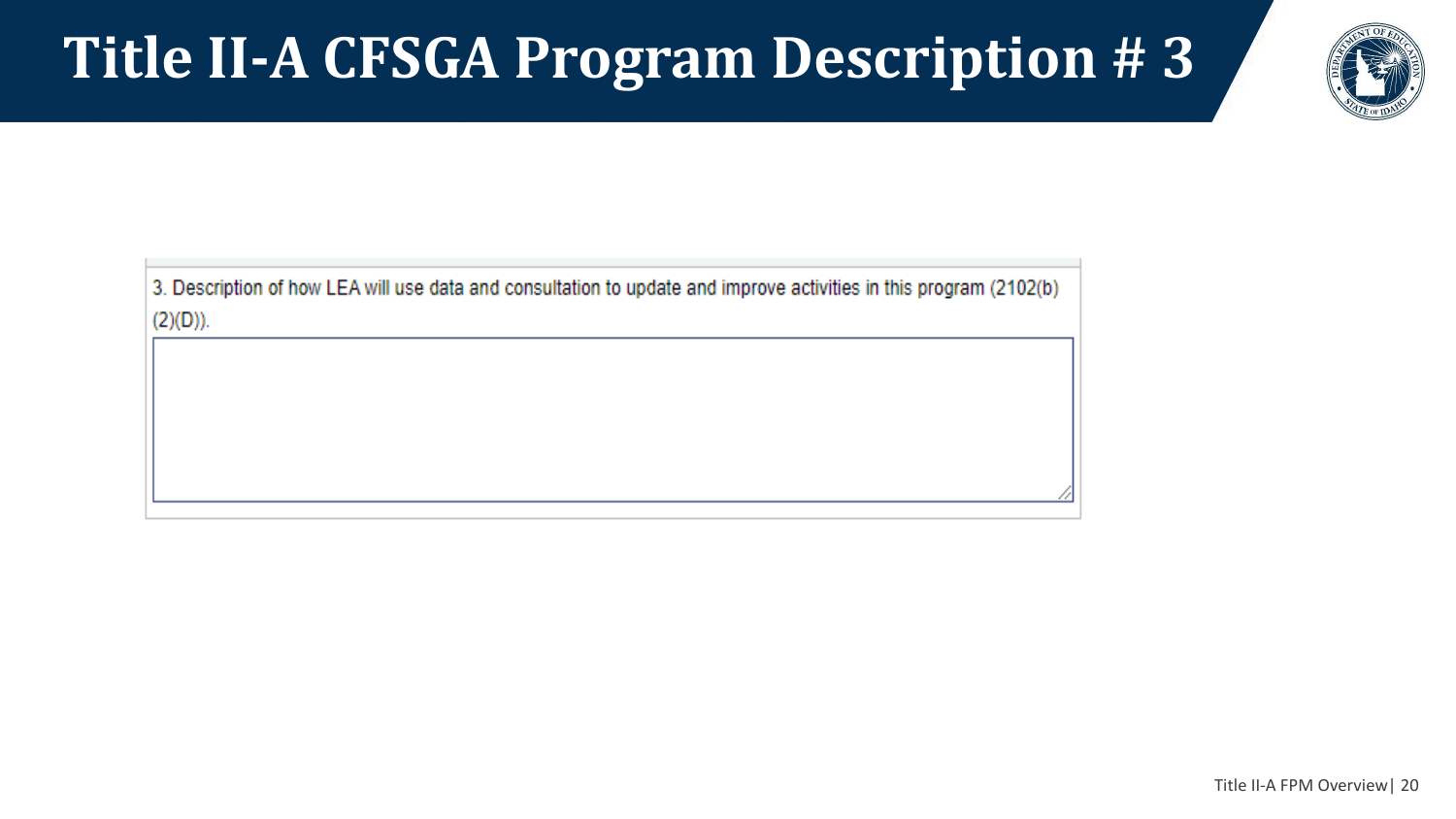## **Title II-A Program 9 Indicator**



| Indicator/<br><b>Programs</b> | <b>Citation</b>                                                                                                                                                                                                                                                                                                                                                                                                                                                                                                                                                                                                                                                                                                                                                                                                                                                                                                                          | <b>Supporting Documents and Resources</b>                                                                                                                                                                                                                                                                                                                                                                                                                                                                                                                |
|-------------------------------|------------------------------------------------------------------------------------------------------------------------------------------------------------------------------------------------------------------------------------------------------------------------------------------------------------------------------------------------------------------------------------------------------------------------------------------------------------------------------------------------------------------------------------------------------------------------------------------------------------------------------------------------------------------------------------------------------------------------------------------------------------------------------------------------------------------------------------------------------------------------------------------------------------------------------------------|----------------------------------------------------------------------------------------------------------------------------------------------------------------------------------------------------------------------------------------------------------------------------------------------------------------------------------------------------------------------------------------------------------------------------------------------------------------------------------------------------------------------------------------------------------|
| PROG 9<br>$II-A$              | <b>Title II-A Consultation and Coordination</b><br>(A) Consult with teachers, principals, other school leaders,<br>paraprofessionals (including organizations representing such<br>individuals), specialized instructional support personnel, charter<br>school leaders (in a local educational agency that has charter<br>schools), parents, community partners, and other organizations<br>or partners with relevant and demonstrated expertise in<br>programs and activities designed to meet the purpose of this<br>title;<br>(B) Seek advice from the individuals and organizations<br>described in subparagraph (A) regarding how best to improve<br>the local educational agency's activities to meet the purpose of<br>this title;<br>(C) Coordinate the local educational agency's activities under<br>this part with other related strategies, programs, and activities<br>conducted in the community. ESSA Section 2102(b)(3) | •Documentation showing evidence of<br>consultation, including seeking advice,<br>from teachers, principals, other school<br>leaders, paraprofessionals,<br>instructional support personnel,<br>charter school leaders (in an LEA that<br>has charter schools, parents,<br>community partners, and other<br>organizations, as applicable. This also<br>includes coordinating LEA activities<br>with other related strategies,<br>programs, and activities conducted in<br>the community, as applicable.<br>Additional evidence:<br>•Interview (as needed) |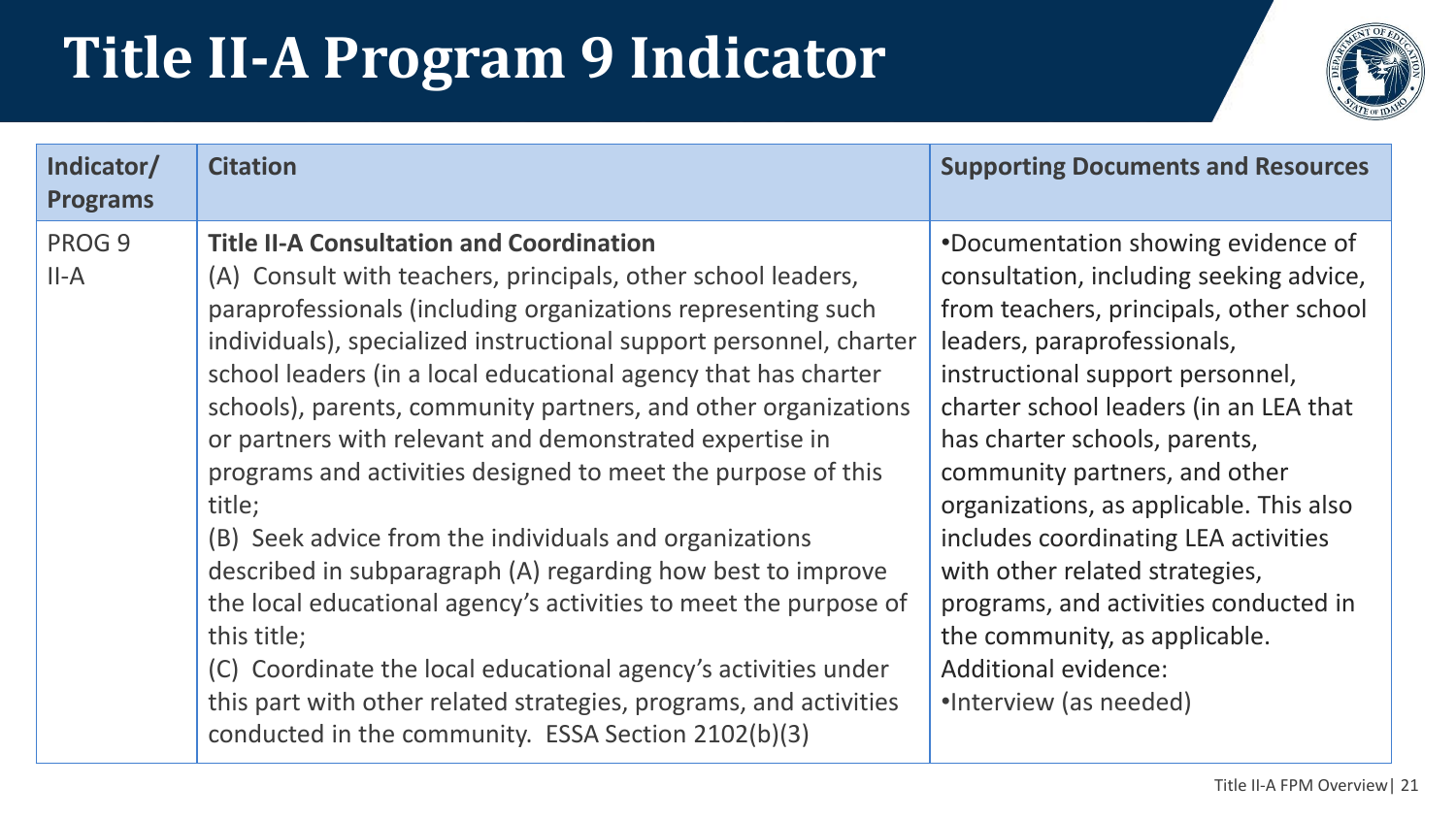#### **Title II-A Program 10 Indicator**



| Indicator/<br><b>Programs</b> | <b>Citation</b>                                                                                                                                                                                                                                                                                                                                     | <b>Supporting Documents and Resources</b>                                                                                                                                                                                                                                                                                                  |
|-------------------------------|-----------------------------------------------------------------------------------------------------------------------------------------------------------------------------------------------------------------------------------------------------------------------------------------------------------------------------------------------------|--------------------------------------------------------------------------------------------------------------------------------------------------------------------------------------------------------------------------------------------------------------------------------------------------------------------------------------------|
| PROG 10<br>$II-A$             | <b>Title II-A Allowable Activities</b><br><b>Activities:</b><br>(1) Shall be in accordance with the<br>purpose of this title;<br>(2) Shall address the learning needs of<br>all students; and<br>$(3)$ May include, $(A)$ - $(P)$<br>ESSA Section 2103(b) Types of<br><b>Activities</b><br>https://www2.ed.gov/documents/essa<br>$-act-of-1965.pdf$ | Title II-A LEA budget & expenditures<br>Additional evidence:<br>•CFSGA Title II-A Activities descriptions<br>•Interview (as needed)<br>See also the Federal Programs Allowable Use<br>of Funds Manual at<br>https://www.sde.idaho.gov/federal-<br>programs/funding/files/fiscal/allowable/Fede<br>ral-Programs-Allowable-Use-of-Funds.pdf. |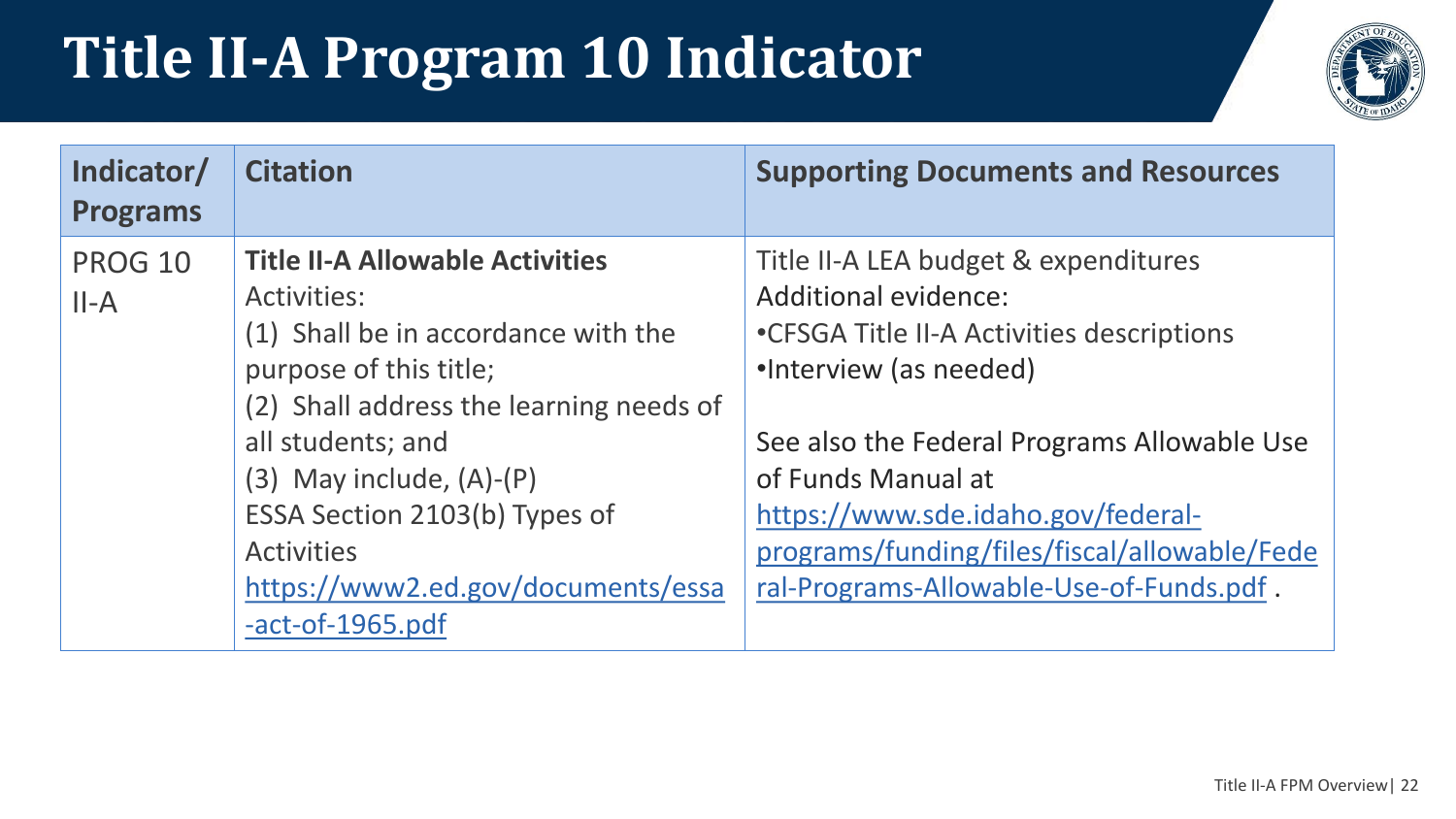

- ➢FA 1- Written Policies and Procedures
- ➢FA 2- Budget and Accounting Systems
- ➢FA 3- Cost Principles and Allowable Use of Funds
- ➢FA 7- CPA Audit
- ➢FA 8- Inventory
- ➢FA 10- Time and Effort
- ➢FA 11- Record Retention

See the Fiscal Accountability presentation for more information.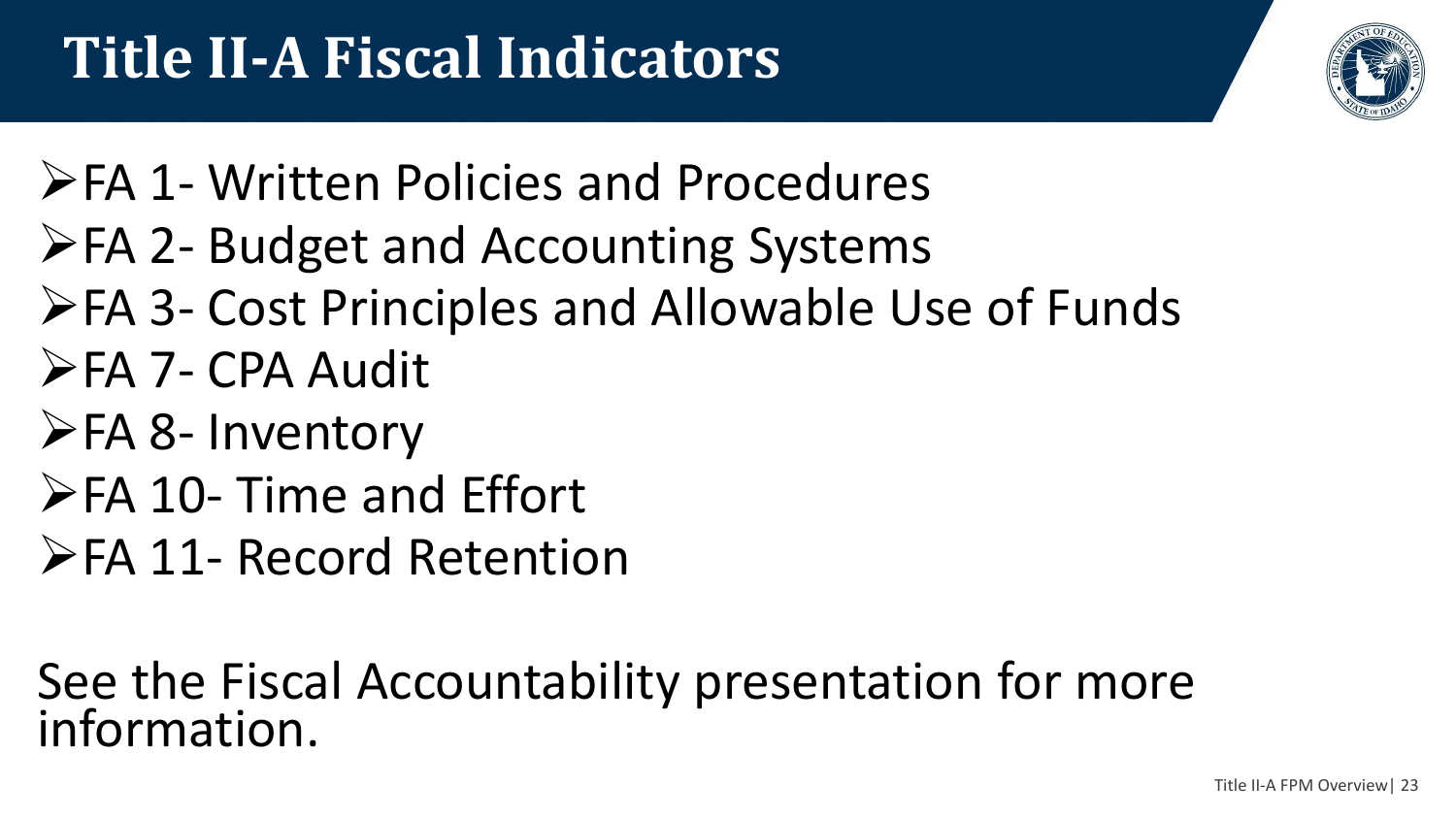

➢ES 1- Identification and Outreach to Private Schools If Private School says "no" to Equitable Services, you are done!

If Private School says "yes" to Equitable Services, complete ES indicators 1-11.

- ➢ES 2- Affirmation of Consultation- Option for Private Schools
- ➢ES 3- Affirmation of Consultation- Evidence of Meeting and Program Planning
- ➢ES 4- Program Services- How and When
- ➢ES 5- Funding Calculations
- ➢ES 6- LEA Budget and Expenditures
- ➢ES 7- Professional Development for Private School Teachers
- ➢ES 8- Equitable Services Complaints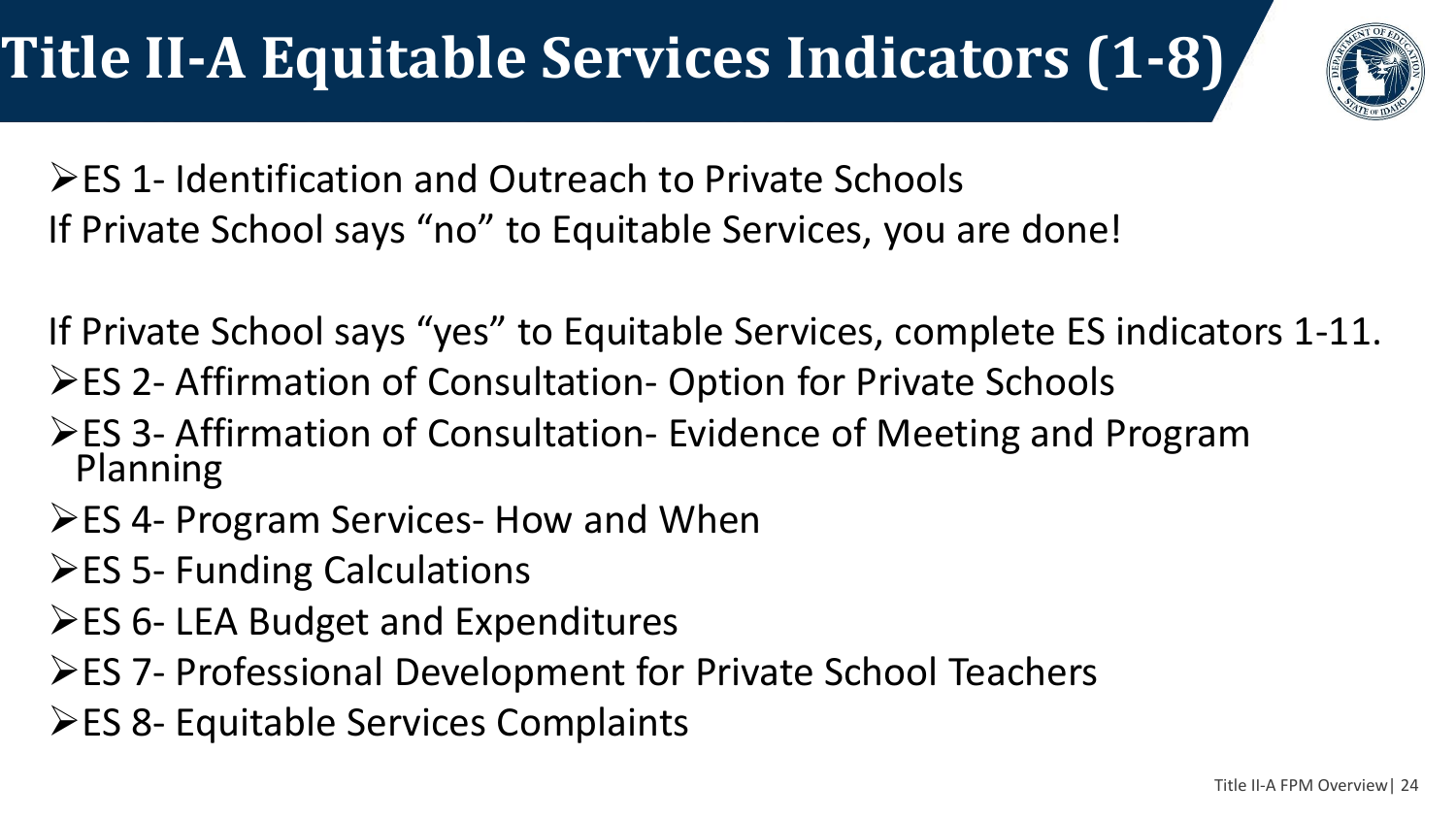#### **Title II-A Equitable Services Indicators (9-13)**



- ➢ES 9- Control of Funds- Inventory
- ➢ES 10- LEA, Service Provider Documentation
- ➢ES 11- Equitable Services Evaluation
- The following indicators do not apply to Title II-A:
- ➢ES 12- CARES Act Consultation
- ➢ES 13- CARES Act- ESSER Control of Funds, Inventory
- Title II-A Equitable Services applies to districts which have private schools within the LEA boundaries. (See the Equitable Services presentation for more information.)
- Note- Equitable Services to Private Schools does not apply to Charter LEAs.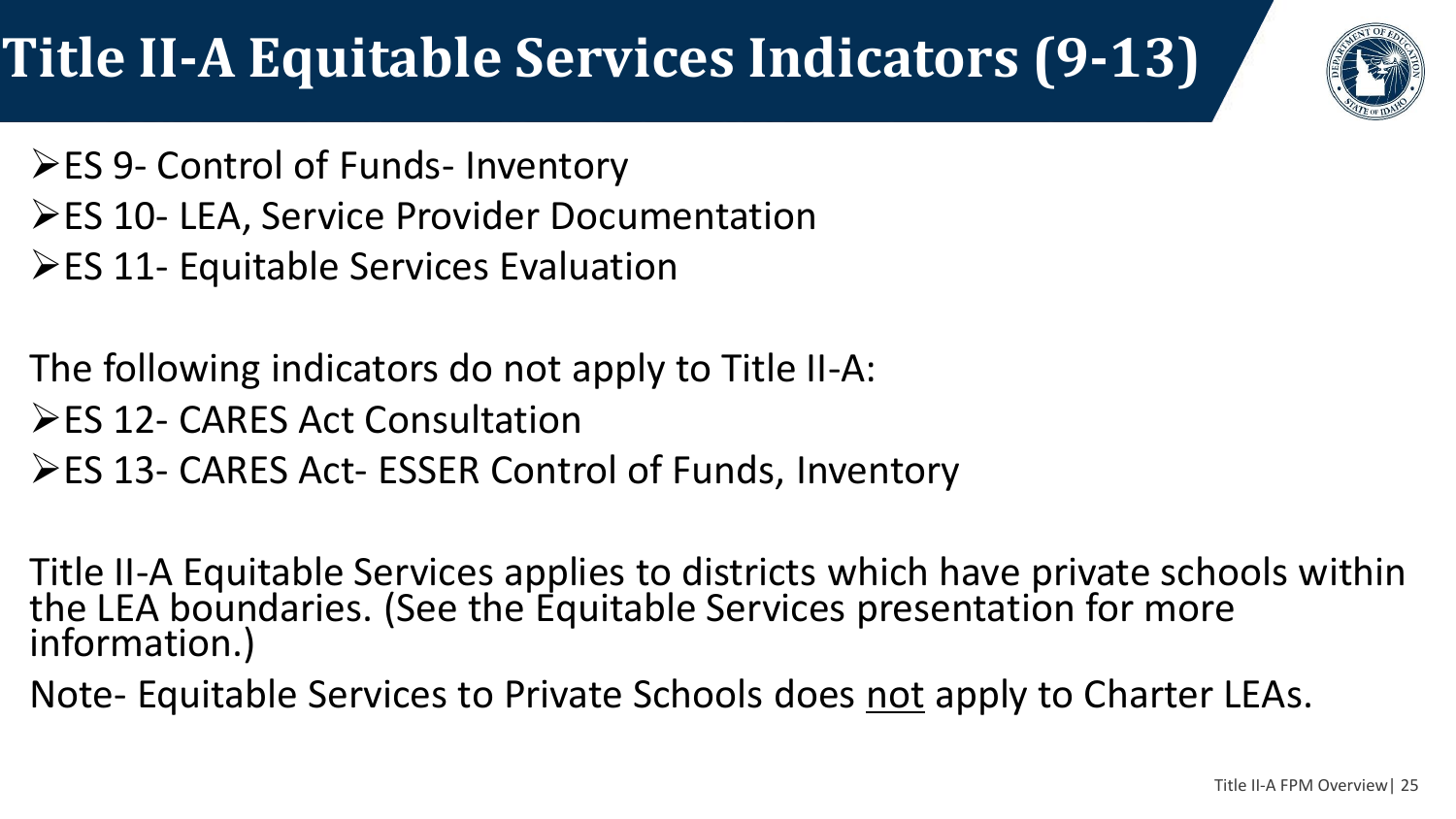#### **Monitoring Upload Tool (MUT)**



|                                                                                                                                   | $T_{E}$ or $\Pi$                                                                                                                                                                                                                                         |                                                                                                                                                                                                                                                                                                                                                                                                                                                                   |
|-----------------------------------------------------------------------------------------------------------------------------------|----------------------------------------------------------------------------------------------------------------------------------------------------------------------------------------------------------------------------------------------------------|-------------------------------------------------------------------------------------------------------------------------------------------------------------------------------------------------------------------------------------------------------------------------------------------------------------------------------------------------------------------------------------------------------------------------------------------------------------------|
| <b>Account:</b>                                                                                                                   |                                                                                                                                                                                                                                                          | Remember me                                                                                                                                                                                                                                                                                                                                                                                                                                                       |
| Password:                                                                                                                         |                                                                                                                                                                                                                                                          | Download App                                                                                                                                                                                                                                                                                                                                                                                                                                                      |
| Language: English                                                                                                                 |                                                                                                                                                                                                                                                          |                                                                                                                                                                                                                                                                                                                                                                                                                                                                   |
|                                                                                                                                   | Login                                                                                                                                                                                                                                                    |                                                                                                                                                                                                                                                                                                                                                                                                                                                                   |
| You are an authorized user<br>statutes and regulations<br>account names and/or passwords to others is specifically prohibited and | By entering your username and password you represent that:<br>of information through access to Idaho State Department of<br>Education applications for which you are an authorized user<br>. You are responsible for ensuring that any re-disclosures of | • You have a legitimate education interest in receiving the disclosure<br>information by you complies with all applicable state and federal<br>• This server is for transferring of files and not a storage location.<br>Applicable state and federal penalties may be imposed for the failure to act<br>in a manner in accordance with the conditions above. The sharing of user<br>will result in the termination of your access to SDE applications as well as |

<https://sftp.sde.idaho.gov/login.html>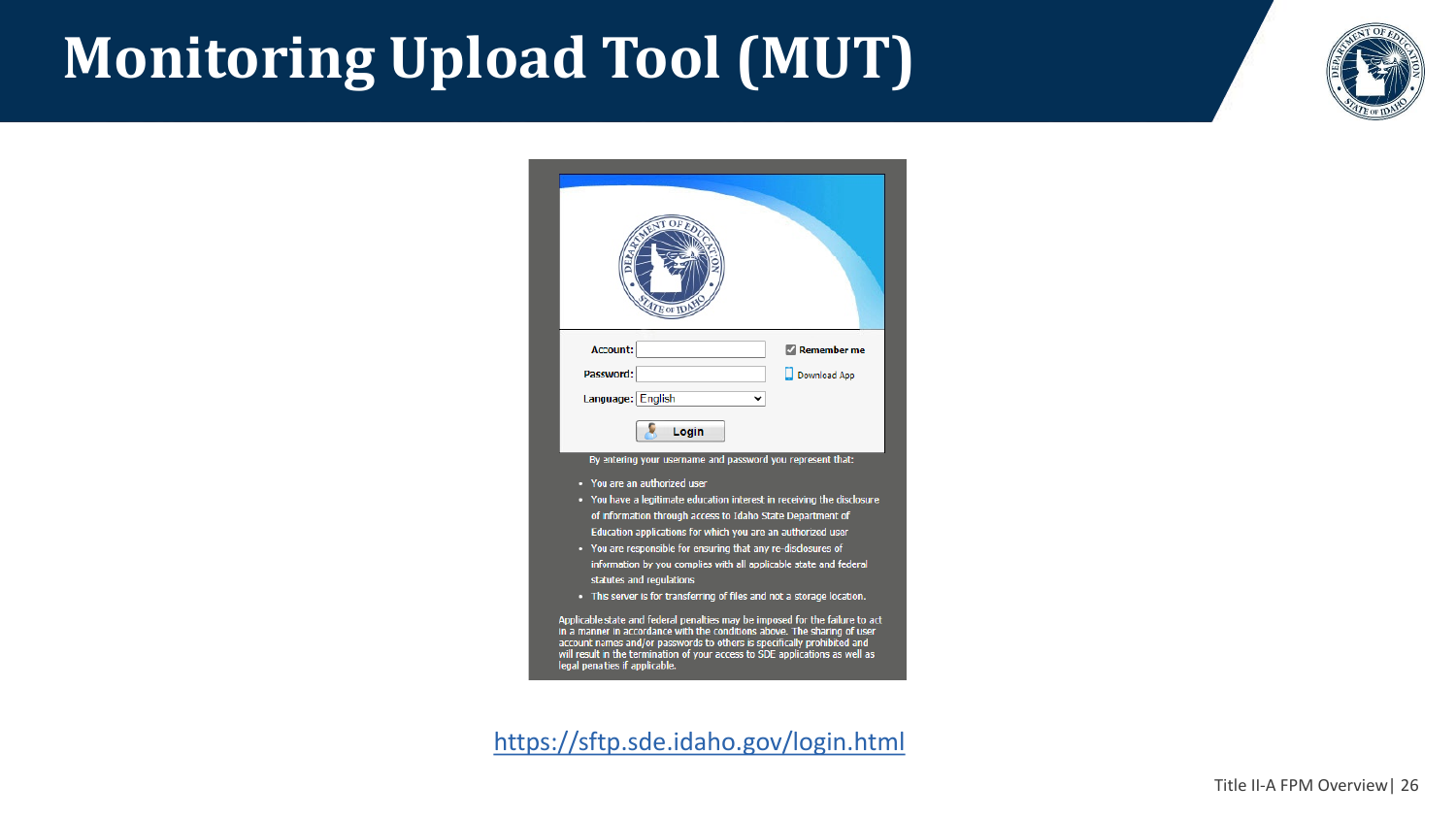#### **ESEA Monitoring Folders**

Select: All, None

 $\Box$  **D** ESEA



2021-07-29 11:28:35

folder

 $\mathbf 0$ 

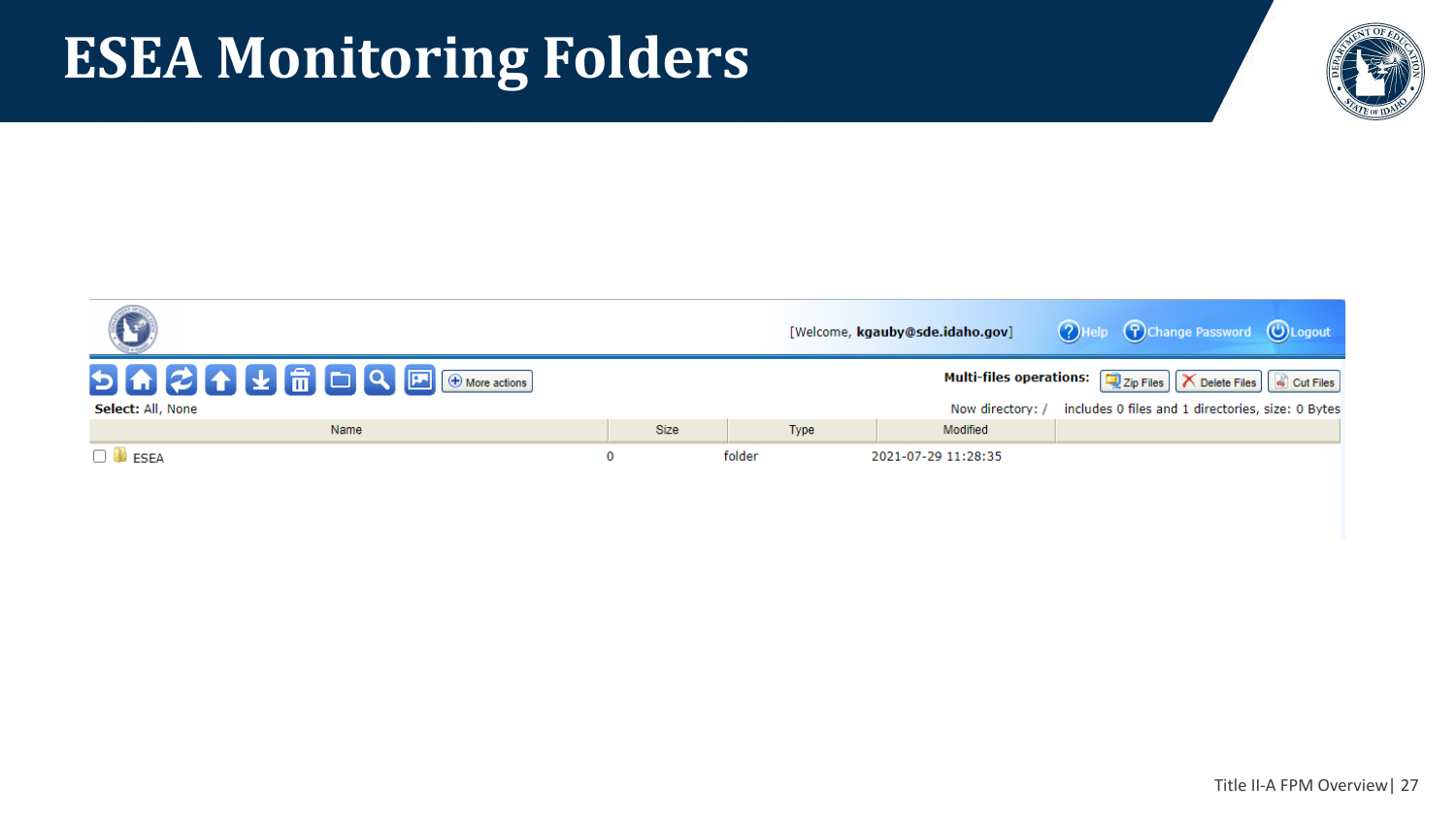#### **Indicators by Section (1-11)**

|                                                       |             |             | [Welcome, kgauby@sde.idaho.gov]                    |
|-------------------------------------------------------|-------------|-------------|----------------------------------------------------|
| <b>þ▌▙▌▛▏▛▏▛▏▒▊</b> ▕▊▏▏<br>$\bigoplus$ More actions  |             |             | Multi-files ope                                    |
| Select: All, None                                     |             |             | Now directory: /ESEA/Template of indicator folder: |
| Name                                                  | <b>Size</b> | <b>Type</b> | Modified                                           |
| Sec 1 Student Identification                          |             | folder      | 2018-08-14 09:34:57                                |
| Sec 2 Program Needs Assessment, Services & Evaluation |             | folder      | 2021-08-11 13:28:10                                |
| Sec 3 Family & Community Engagement                   |             | folder      | 2018-08-14 09:31:44                                |
| Sec 4 School Improvement                              |             | folder      | 2019-06-04 08:52:48                                |
| Sec 5 Qualifications- Teachers & Paraprofessionals    |             | folder      | 2018-08-14 09:28:19                                |
| Sec 6 Fiscal Accountability                           |             | folder      | 2018-08-14 09:07:00                                |
| Sec 7 Directory Information                           |             | folder      | 2018-08-14 09:26:46                                |
| Sec 8 Report Card Reporting                           |             | folder      | 2018-08-14 09:26:17                                |
| Sec 9 Equitable Services to Private Schools           |             | folder      | 2021-09-02 15:55:05                                |
| Sec10 Neglected, Delinquent, or At-Risk               |             | folder      | 2018-08-14 09:11:04                                |
| Sec11 McKinney-Vento Subgrant                         |             | folder      | 2018-08-14 09:09:01                                |

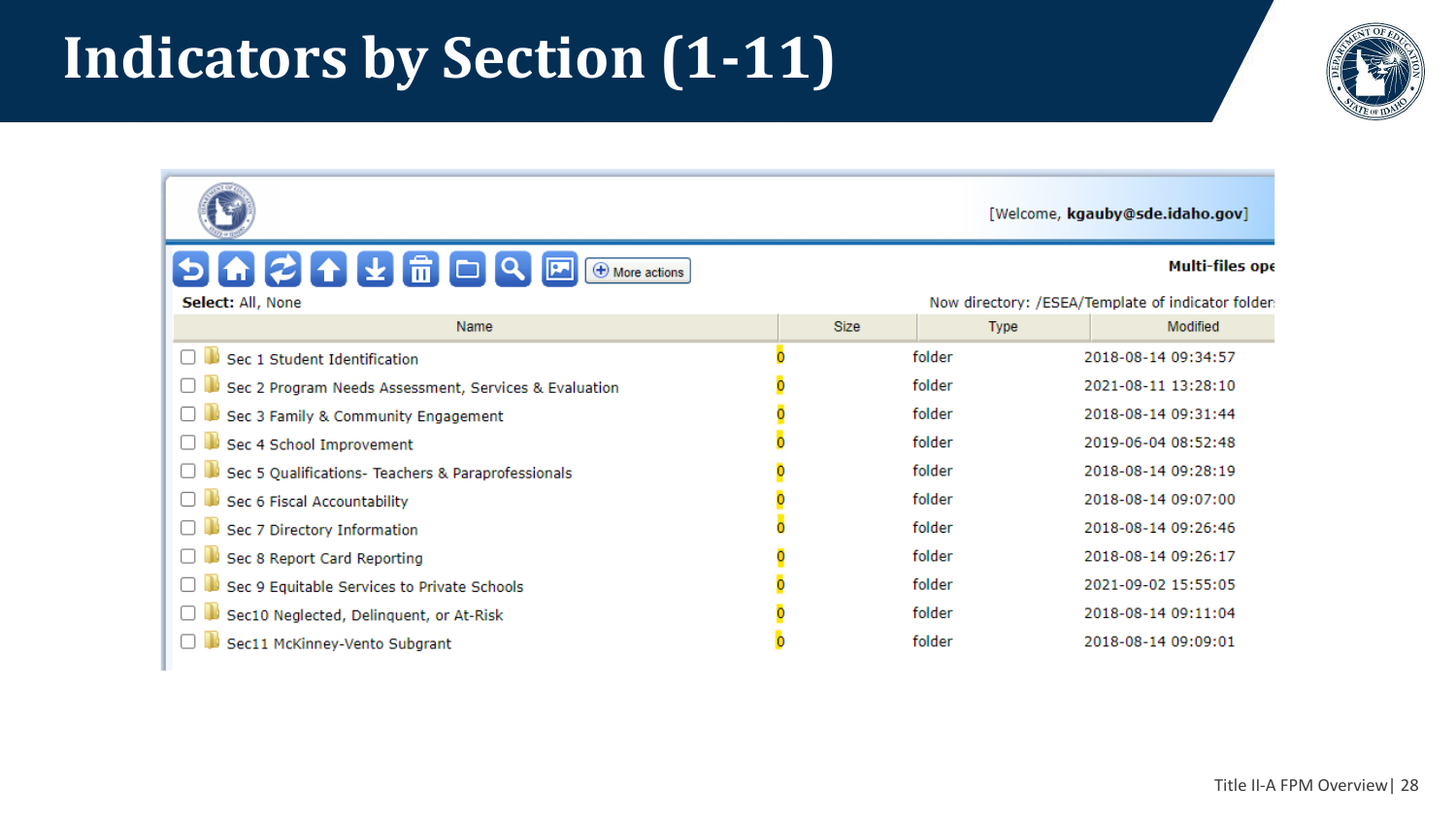## **Indicator by Section (Student Identification)**



|                                                                    |                                                                                                                   |        | $\odot$<br>[Welcome, kgauby@sde.idaho.gov] |  |
|--------------------------------------------------------------------|-------------------------------------------------------------------------------------------------------------------|--------|--------------------------------------------|--|
| <b>5A2↑↓₩</b> □9回<br>$\bigoplus$ More actions<br>Select: All, None | <b>Multi-files operations:</b><br>Now directory: /ESEA/Template of indicator folders/Sec 1 Student Identification |        |                                            |  |
| Name                                                               | <b>Size</b>                                                                                                       | Type   | Modified                                   |  |
| $\Box$ SID 1                                                       |                                                                                                                   | folder | 2021-09-03 10:53:05                        |  |
| $\Box$ SID 2                                                       |                                                                                                                   | folder | 2015-01-15 14:58:04                        |  |
| $\Box$ SID 3                                                       |                                                                                                                   | folder | 2015-01-15 14:58:04                        |  |
| $\Box$ SID 4                                                       |                                                                                                                   | folder | 2017-08-17 09:10:32                        |  |
| $\Box$ SID 5                                                       |                                                                                                                   | folder | 2017-08-15 14:57:23                        |  |
| $\Box$ SID 6                                                       |                                                                                                                   | folder | 2017-08-15 14:57:38                        |  |
| $\Box$ sid 7                                                       |                                                                                                                   | folder | 2017-08-15 15:01:18                        |  |
| $\Box$ SID 8                                                       |                                                                                                                   | folder | 2015-01-15 14:58:04                        |  |
| $\Box$ SID 9                                                       |                                                                                                                   | folder | 2017-08-15 15:02:21                        |  |
| $\mathbb{N}$ SID10<br>П                                            |                                                                                                                   | folder | 2017-08-15 15:02:43                        |  |
| $\mathbb{P}$ SID11<br>U                                            |                                                                                                                   | folder | 2018-08-14 09:34:57                        |  |

Title II-A FPM Overview| 29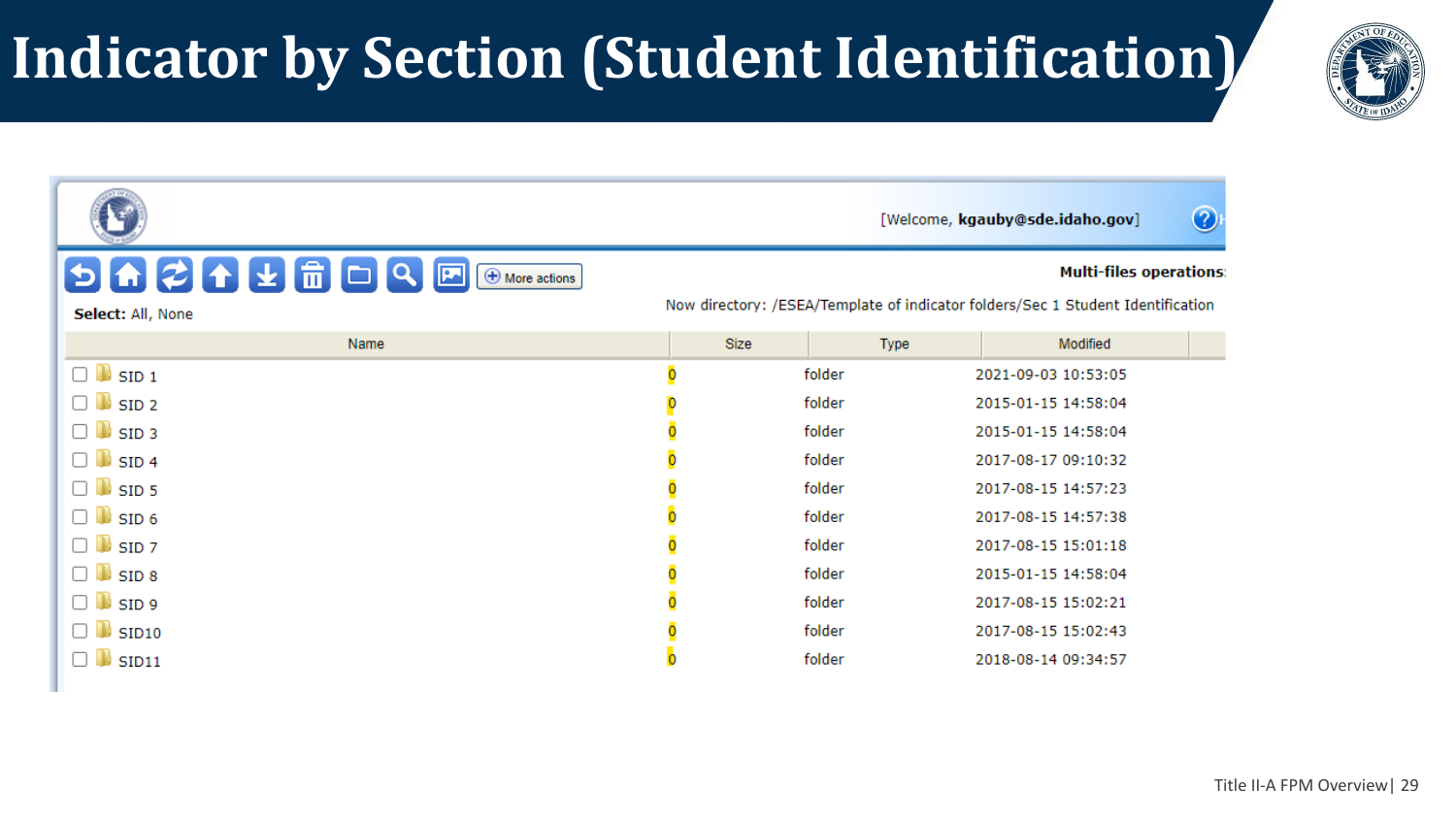# **Uploading Documents**

|                                                                                            |                                                | [Welcome, kgauby@sde.idaho.gov]                                                       |                         | $\bigcirc$ Help |
|--------------------------------------------------------------------------------------------|------------------------------------------------|---------------------------------------------------------------------------------------|-------------------------|-----------------|
| $\n  5 0 2 0 0 0 8 1 0 1 0 1 0 1 0 1 0 1 0 1 0 1 0 1 0 1 0 1 0 1 0 <$<br>Select: All, None |                                                | Now directory: /ESEA/Template of indicator folders/Sec 1 Student Identification/SID 1 | Multi-files operations: | 电zi             |
| Name                                                                                       | <b>Size</b>                                    | Type                                                                                  | Modified                |                 |
| <b>Upload File</b>                                                                         | <b>Browse Files</b><br>or Drag&Drop files here | Cancel                                                                                |                         | ⊠               |

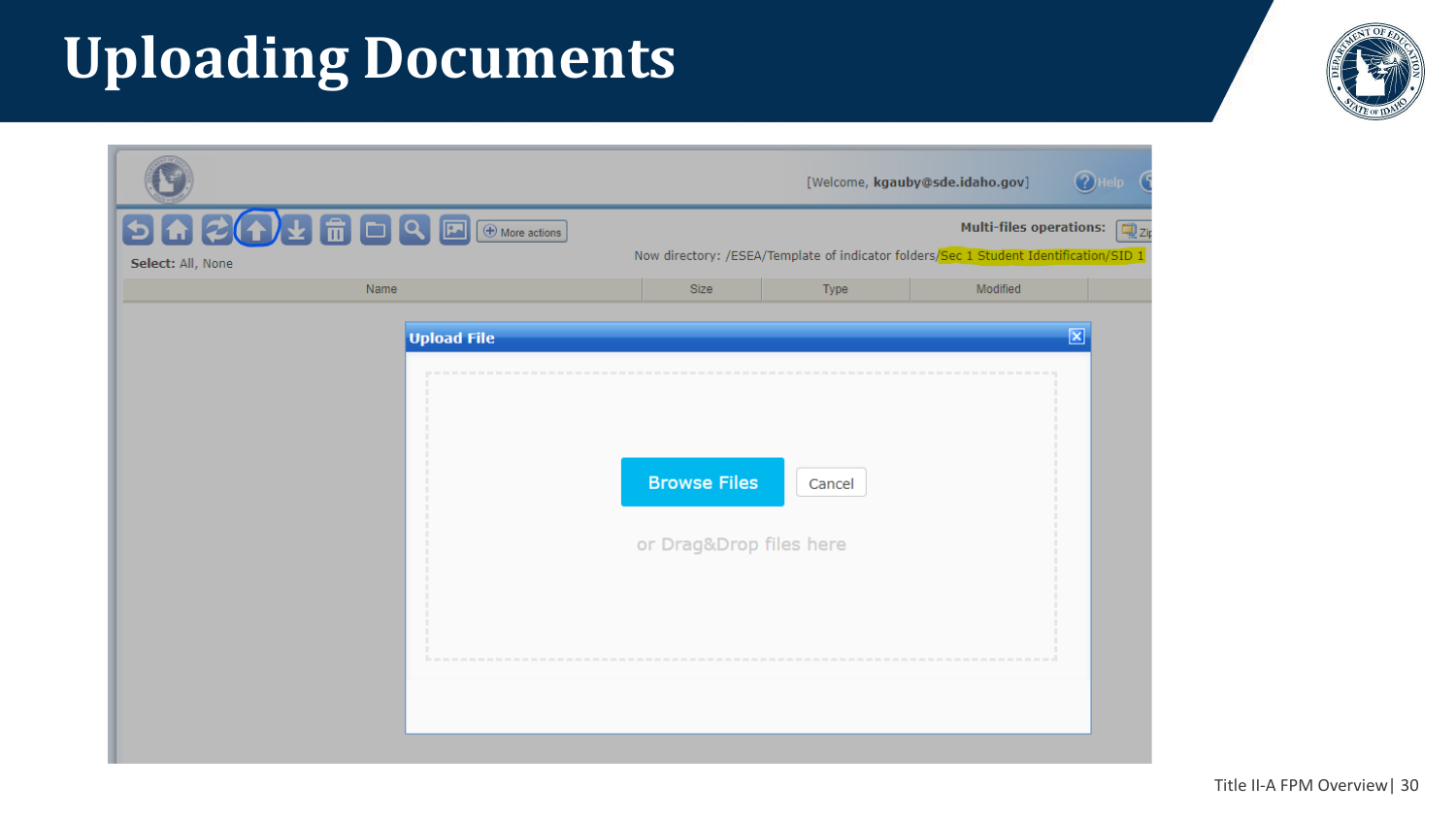#### **Indicator Document Example (SID 1)**



| $(?)$ Help<br>[Welcome, kgauby@sde.idaho.gov]                                  |                                                                                                                                                |           |                     |  |
|--------------------------------------------------------------------------------|------------------------------------------------------------------------------------------------------------------------------------------------|-----------|---------------------|--|
| Select: All, None                                                              | Multi-files operations: $\left[\mathbf{I}\right]_{Z}$<br>Now directory: /ESEA/Template of indicator folders/Sec 1 Student Identification/SID 1 |           |                     |  |
| Name                                                                           | Size                                                                                                                                           | Type      | Modified            |  |
| $\Box$ 2021-2022 FPM Tool With Actions Needed-Draft (2) 8.27.2021 version.docx | 257.59 KB                                                                                                                                      | docx File | 2021-09-03 10:57:56 |  |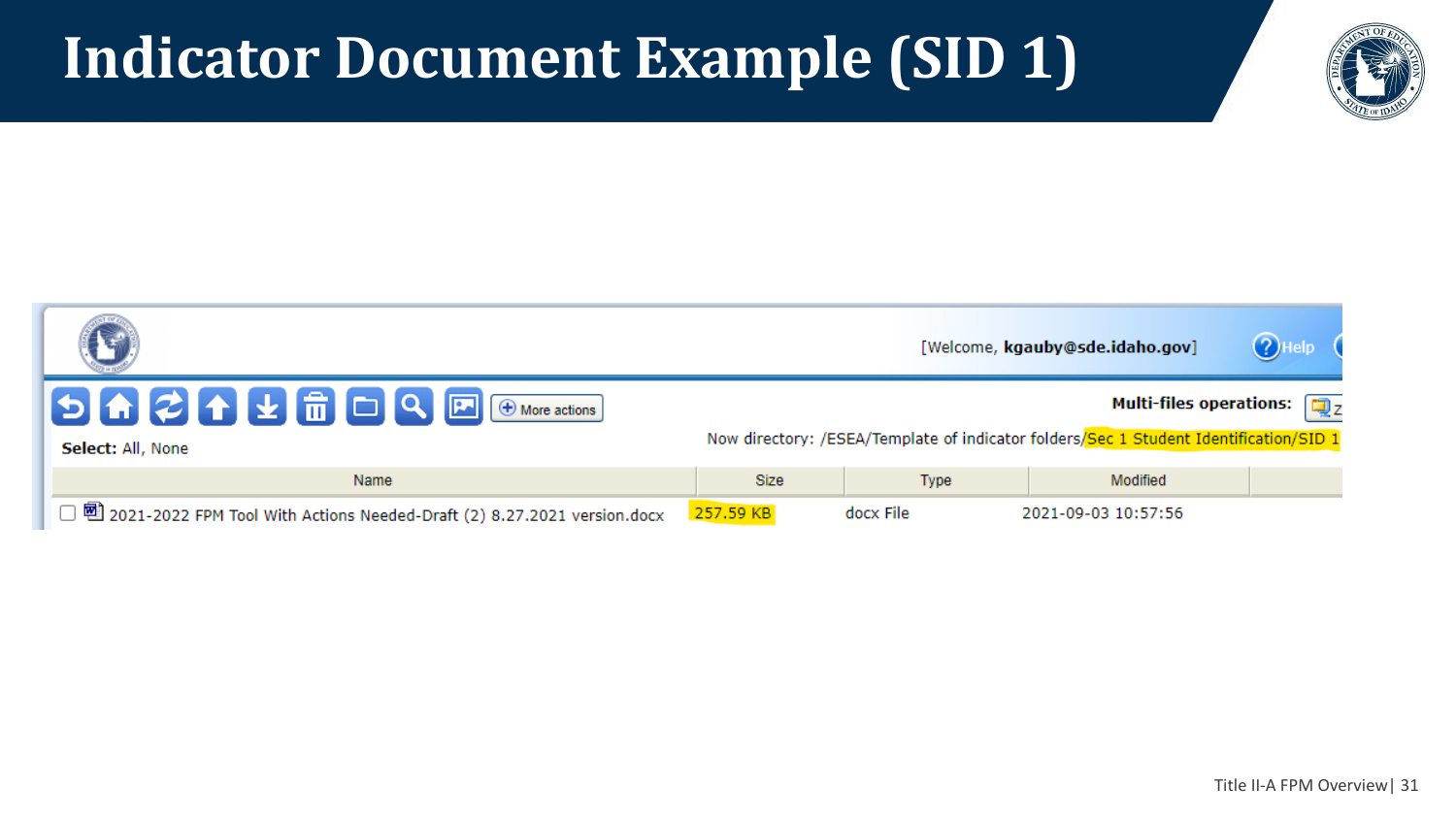#### **Indicator Upload Information**

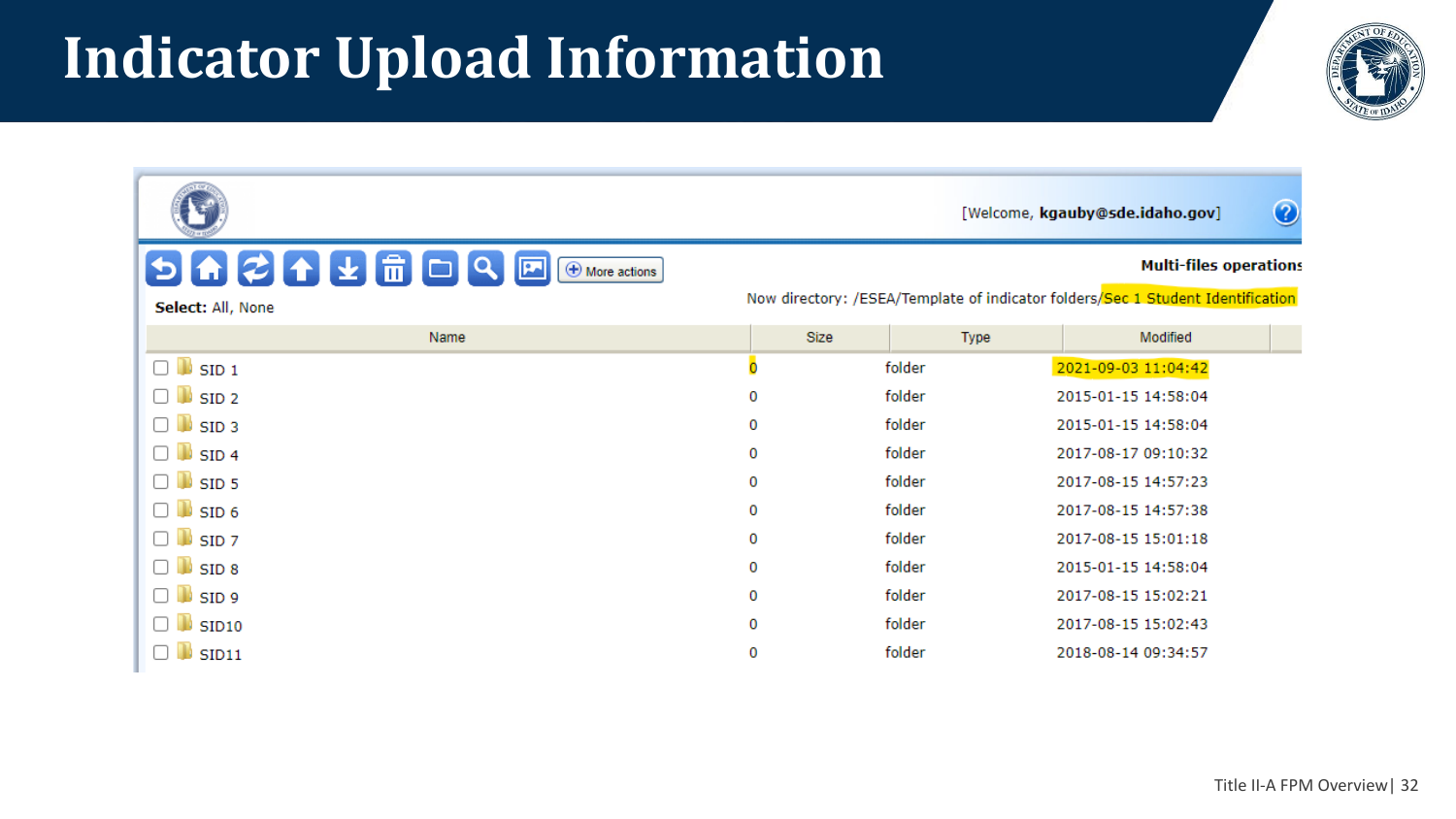## **After the Federal Programs Monitoring**



If there are any Findings and Actions Needed on any of the indicators, the LEA has 30 days to submit an Action Plan.

The LEA will submit the Action Plan with timeline and any additional documentation to the Title I-A Coordinator.

Note: The LEA may also be asked by the reviewers to upload additional documentation during or after the monitoring.

After all indicators have been satisfied, the Federal Programs Monitoring is CLOSED.

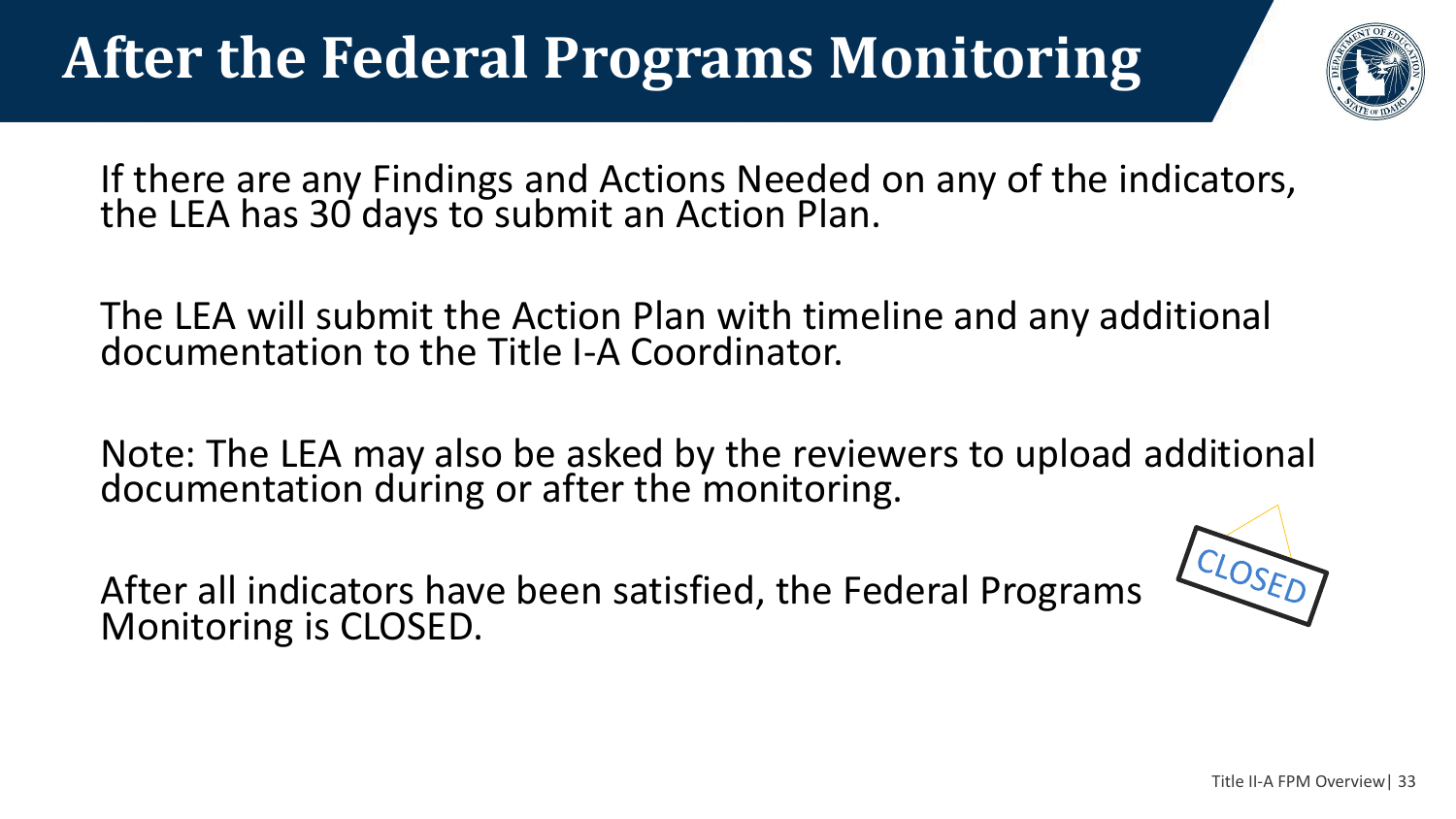



#### Please ask.

#### We are here to support you.  $\odot$